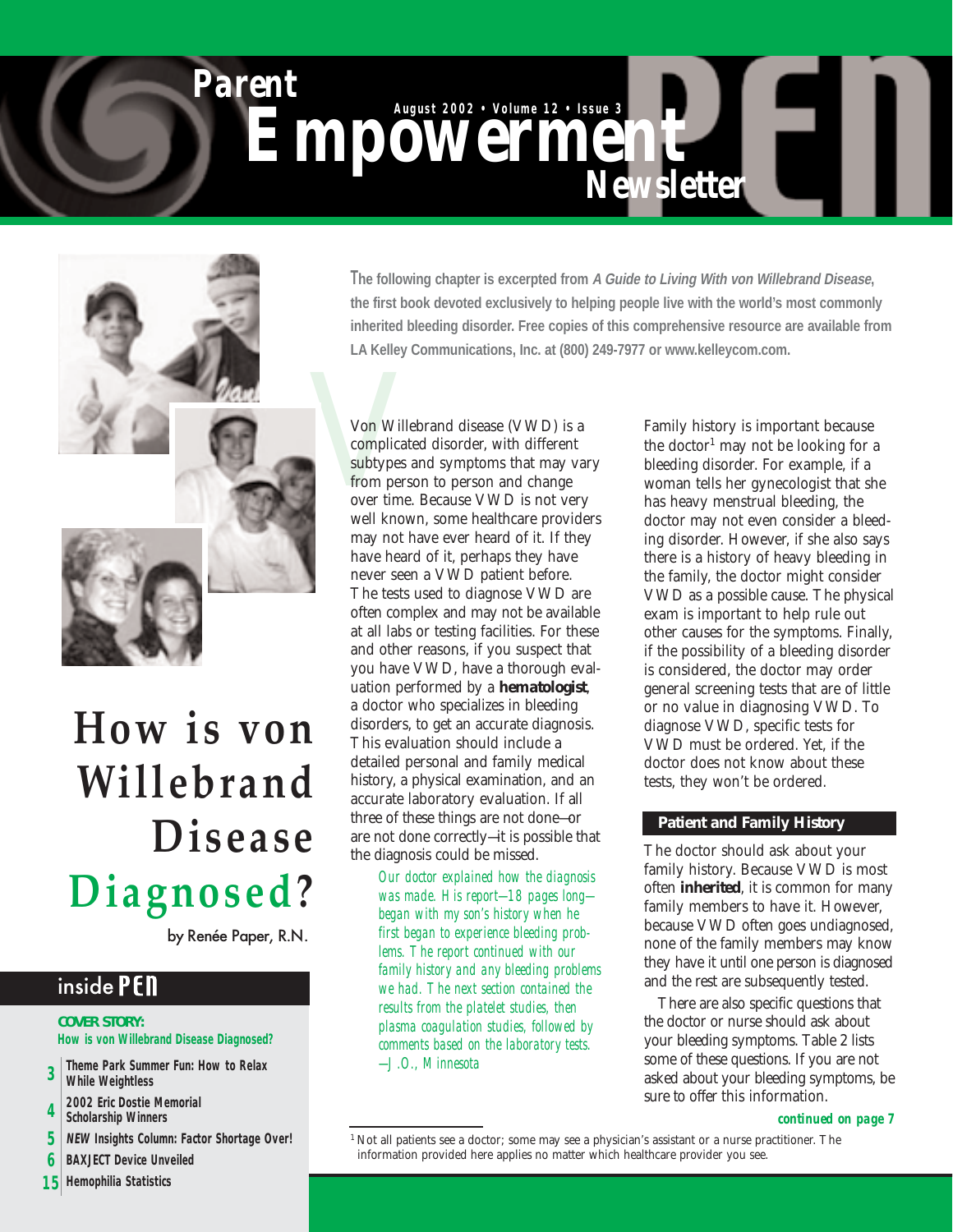## **welcome**

#### **You'll notice a big change in** *PEN* **this issue!** We have a new

look, new colors, new column, and a new name. The new look represents the recent changes in our company. We've expanded our services and programs, which we'll describe in a future issue. Our new colors, green and black, reflect



our company colors: green represents the Irish heritage of our name, and black represents power, and the unknown the field of possibilities. Empowerment and possibilities are what we promote, and what we believe in. Our new column is **Insights**, by Paul Clement, father of a child with hemophilia, and our Contributing Editor.

Why the new name? I started *PEN* in 1990, following the release of *Raising a Child With Hemophilia*. The idea for *PEN*, like so many of our ideas at LA Kelley Communications, came from a parent. A mother from North Carolina called to ask, "Now that the book is done, why can't we continue to share stories somehow, parent to parent?" She gave me the idea to start a newsletter *by* and *for* the parents. I envisioned a forum where parents could directly exchange ideas, share stories, and air concerns.

At first, our Mailbox section was the largest part of *PEN*, reflecting the overwhelming need for parents to connect. Now, Mailbox has shrunk, as more and more families connect by email and frequent meetings. While we didn't want to change the well-known acronym *PEN*, we realized that we are less an "Exchange" now; we're more about "Empowerment." We provide you information, we strongly encourage you to use it, and we show you *how*. Our strength now lies in our reporting, from a unique perspective—our contributors are almost all parents, patients and families, and our newsletter is for parents, patients and families. That's the one thing that will never change!

family

## **letters**

The May edition of *PEN* was fabulous. I thought I had received the majority of publications—was I wrong! I never knew so many biographies existed.

#### *Michelle Higgins* CALIFORNIA

I know it's tough to list all of the books in the world that relate to hemophilia, but I was surprised that *Blood Saga* by Susan Resnik didn't make the list. It is the most accurate account of the history of hemophilia I've ever read.

> *Randall Curtis*  CALIFORNIA

#### **PARENT EMPOWERMENT NEWSLETTER AUGUST 2002**

| Editor-in-Chief<br>Laureen A. Kelley       | Managing Editor<br>Roann Karns | <b>Layout Designer</b><br>Tracy Brody |
|--------------------------------------------|--------------------------------|---------------------------------------|
| <b>Contributing Editor</b><br>Paul Clement | Editor<br>Sara P. Evangelos    | General Manager<br>Pam Mosesian       |

*PEN* is a newsletter for families affected by bleeding disorders that is edited and produced by a parent of a child with hemophilia. It is an unbiased forum that promotes an active exchange of information and support among divergent groups in the national and international hemophilia community.

*PEN* does not promote individual products or companies, and will use brand product names and company names pertaining only to news and education.

All names, addresses, phone numbers and letters are confidential and are seen only by the *PEN* editorial staff. *PEN* publishes information only with written consent. Full names will be used unless otherwise specified. *PEN* is privately sponsored; the sponsor has no rights to production, content or distribution, and no access to files. The views expressed by various contributors to *PEN* do not necessarily reflect those of the editor. *PEN* is in no way a substitute for medical care. Parents who question a particular symptom or treatment should contact a qualified medical specialist.

Articles may be reprinted from *PEN* without permission with proper citation only. Citation must include LA Kelley Communications, Inc. company name and address.

*Funding provided by generous grants from our corporate sponsors (page 15)*

## **LA Kelley Communications**

68 East Main Street, Suite 102 • Georgetown, Massachusetts 01833 USA Tel: 978-352-7657 • 800-249-7977 • Fax: 978-352-6254 info@kelleycom.com • www.kelleycom.com

| Are you       | PEN is looking for medical professionals,     |
|---------------|-----------------------------------------------|
| interested in | advocates and consumers with good writing     |
| submitting    | skills to submit articles. PEN pays \$800 for |
| articles      | original feature articles, and \$50 for As I  |
| to PEN?       | See It. For submission guidelines, contact    |
|               | us at info@kelleycom.com. PEN will work       |
|               | with authors on editing and content but       |
|               | cannot guarantee that submissions will be     |
|               | printed. Overseas authors welcome!            |

I am thrilled to know that the information on Amicar® has been sent to so many people with hemophilia [LA Kelley Communications direct mailing, May 2002]. My grandfather, who had moderate hemophilia A, was a case study for Amicar about 30 years ago. His hematologist in Pontiac, Michigan, actually removed his gall bladder using only Amicar—no blood products or other medications. This operation, and the removal of some moles on my grandfather, appeared in medical journals. Unfortunately, at that time so little was known about hemophilia that other hematologists dismissed the study. Most hematologists to this day do not use Amicar to its potential in hemophilia. I hope this information will cause a spark in the hemophilia community and everyone can benefit from this wonderful drug.

*Nancy Rasch*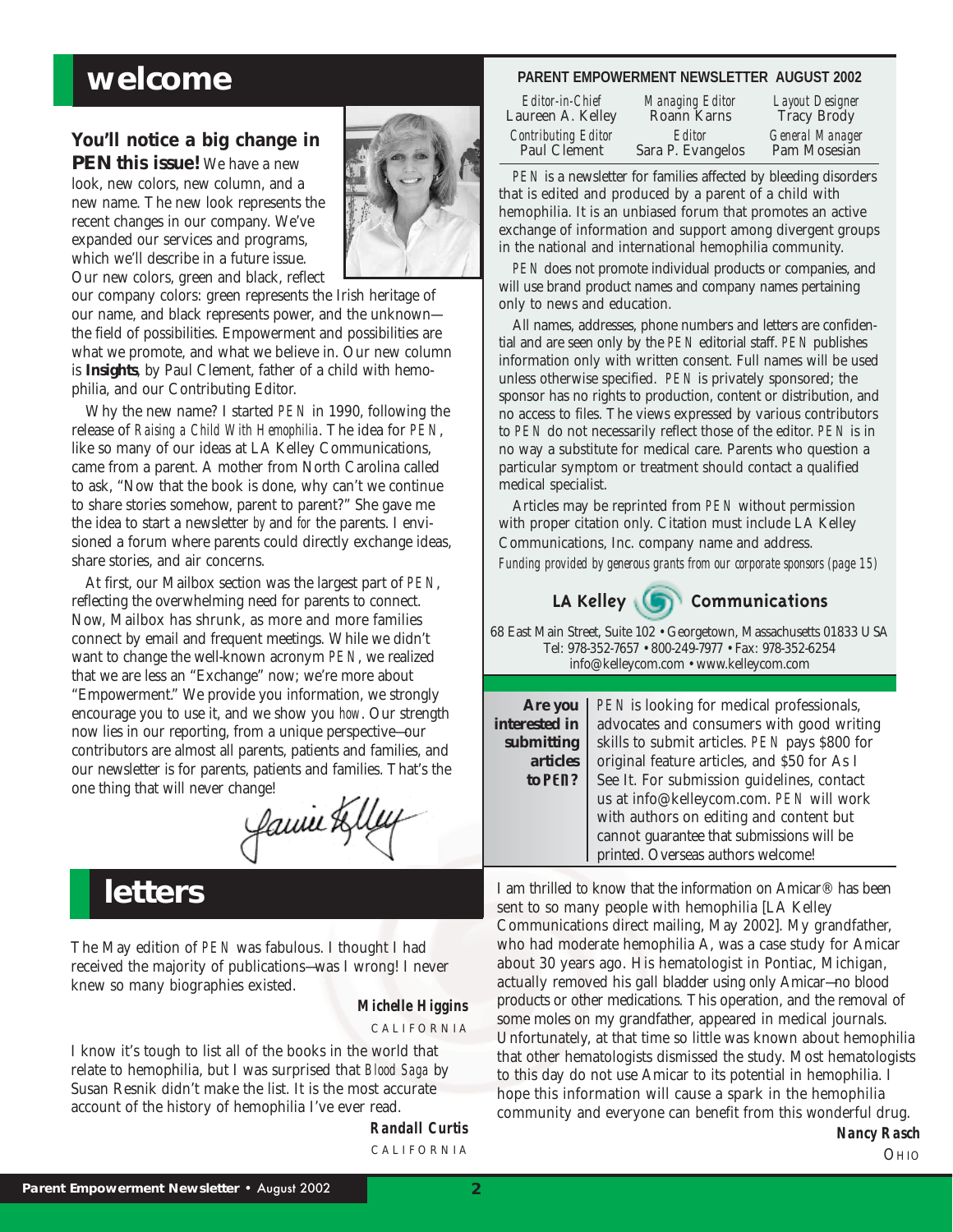## **as I see it**

by Richard Lipton, MD, MPH, FACP

# **Theme Park Summer Fun How to Relax While Weightless**

Summer is here, and millions of<br>families will seek adventure and<br>thrills at theme parks like Six<br>Flags, Disney World or Universal Studios. families will seek adventure and thrills at theme parks like Six What a wonderful day a family can have at a theme park! Kids and parents love the rides, water slides, entertainment and general excitement. Are there any special safety concerns or precautions for families with a child with hemophilia? Yes!

Think of a theme park as a very big playground, but with an atmosphere favoring less parental control—a setting that can lead to impulsive behavior by children.

Imagine yourself at a typical theme park. You'll have general health concerns. Parks can be crowded, hot and sunny—so apply sunblock and drink plenty of water. Theme parks have paved surfaces, harder than public playgrounds, and filled with children running. Your child needs to wear appropriate footwear. Flip-flops or "Tevas" might be suitable for water activities, but sneakers are safer for walking and running.

You'll also have concerns specific to the theme park you visit. "Mind Eraser," "Shockwave," and "Nitro"—what about these special high-end rollercoaster rides? Riders are frequently subjected to changing speeds that result in "G-forces" similar to those experienced by trained, appropriately suited and restrained combat fighter pilots. Your child becomes "Top Gun" in shorts and a T-shirt! Parents should remember that any person can experience head trauma on these specialized rides.<sup>1</sup>

How is the head affected by a ride like the Mind Eraser? Recall that your brain is surrounded by fluid; it is floating inside your skull. This arrangement cushions the brain, and reduces movement, protecting

> your brain from direct trauma and sudden shifts in skull position. It works quite well in our daily activities, and in automobiles (as long as we're wearing a seatbeat). Now imagine speeding over the crest in a roller coaster. All of a sudden you're weightless, like an astronaut—this is called a **Negative Gforce**. (You'll have no trouble recognizing this moment, because everybody screams!) Then, after the coaster speeds

down and resumes its climb, you feel your backside being pushed into the seat. It feels like the force of gravity has suddenly increased. This is a **Positive Gforce**. Although



your body is restrained, high G-forces could exceed the protective cushioning of fluid surrounding the brain, and could cause injury.

Interestingly, this year New Jersey became the first state to seek legal restrictions on the maximum allowable G-forces on amusement park rides. The regulations result from concerns raised by physicians about the association between neurologic damage and high G-forces on these rides. Certainly, such injuries occur very infrequently, but serve as a cautionary note to all riders of high-end roller coasters—with hemophilia, or without.

My advice? Take some precautions. Level the playing field by giving your child a prophylactic infusion of factor the morning of your visit to a theme park. Yesterday's dose is not sufficient! Don't wait until your child reports the symptoms of a bleed—it may be too late. Besides, your child is not going to report the flop he took running to the haunted house until you're stuck in traffic on the long, long ride home.

Infuse first, then have a great time!

*Dr. Lipton is the Physician in Charge of the Hemophilia Treatment Center at the Long Island Jewish Medical Center. As a United States Air Force Physician (1966–1968), Dr. Lipton knew several fighter pilots, who took him on "joy rides" (with lots of G-forces) that more than fulfilled his childhood fantasies.*



**Testing G-forces for fun:** Dr. Lipton in his younger days.

<sup>1 &</sup>quot;Study Says Thrill Ride Injuries on the Rise," Kim Toshino, *LA Times*, February 4, 2002. www.LATimes.com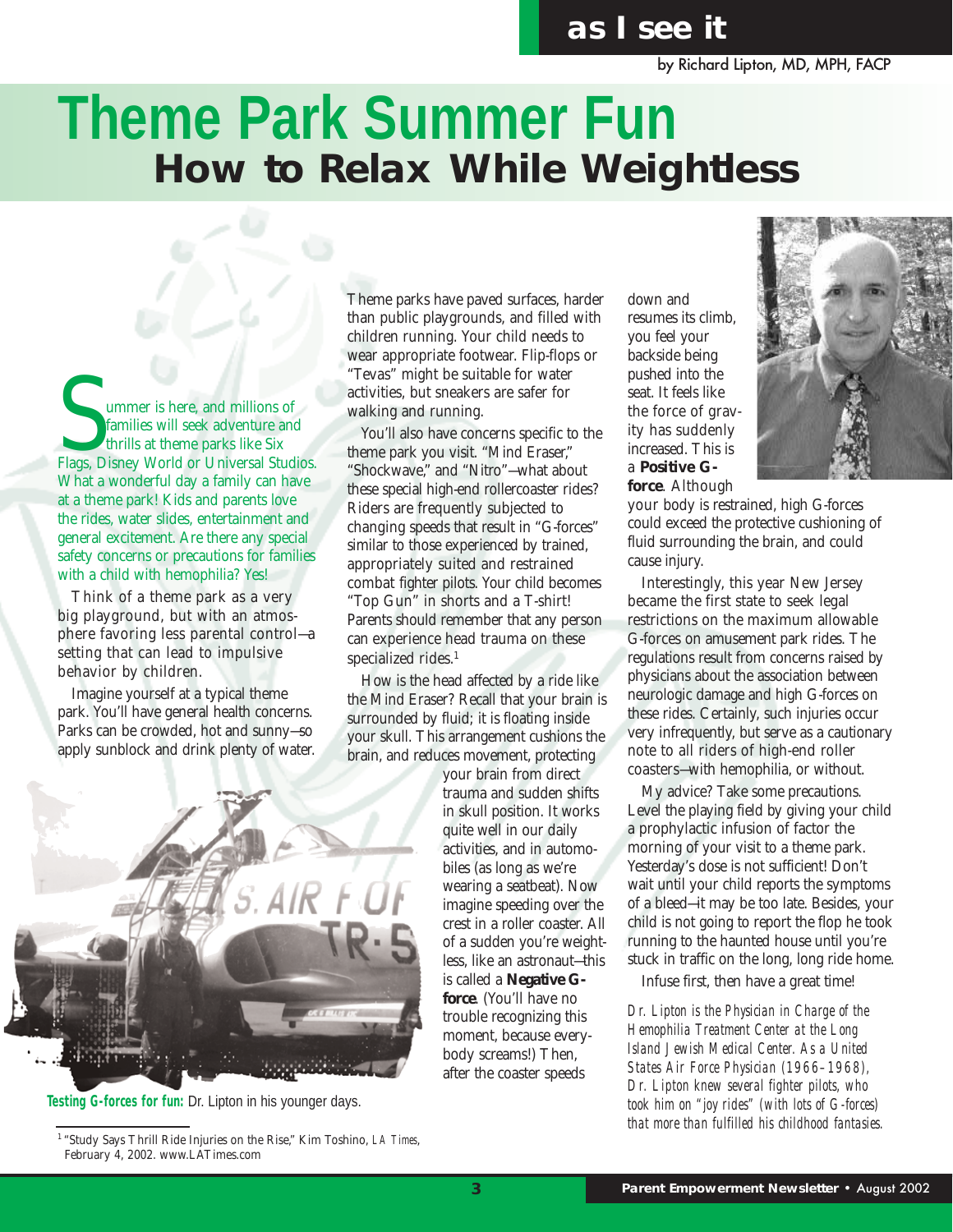# **2002 Eric Dostie Memorial Scholarship**



**ANA BALDIVIAS** wants to become a medical coding person in the field of Health Information Technology. She enjoys reading and spending time with her children. "I want to be an example for my kids; I want them to see that anything is possible when one dedicates efforts in whatever one is doing."

**MICHAEL FITZPATRICK** plans to work in the field of early education. He enjoys theater, playing music, and strategy games. "I learned that having a bleeding disorder does not define who I am or how successful I can be."





**CHAUNCEY FULLER** plans to study biology/pre-medicine. His ultimate goal is to become a pediatric hematologist/ oncologist. Chauncey enjoys playing golf, bowling and cycling. "I have an overriding need to help others and to be a role model and spokesperson for children with disabilities."

# ! congratulations

**JOSHUA LUNIOR** plans to pursue a career in education. He enjoys listening to music, collecting baseball cards, and kayaking. "My determination will give me the strength to keep pursuing my dreams, no matter what obstacles come my way."





**BEAU OYLER** plans to graduate from the Academy of Art in San Francisco and start a business that will help ease the path of children with hemophilia and handicaps. Beau enjoys painting, surfing, and teaching handicapped children. "Never has my life been easy, but is has been full of hard work and high rewards."

**BEAU WARD** plans to pursue his master's degree in education. He enjoys swimming, cycling and reading. "As far back as I can remember, I have always been curious and excited about learning."



**TRAVIS WARD** plans to become a special effects artist in the film industry. He enjoys painting, reading, hiking and mountain biking. "My focus has been finding fulfillment in my endeavors, and trying to share all that I enjoy with others."

If you know someone who is eligible to apply for this scholarship, please contact LA Kelley Communications, Inc. after November 1. Also check our website for a list of all scholarships.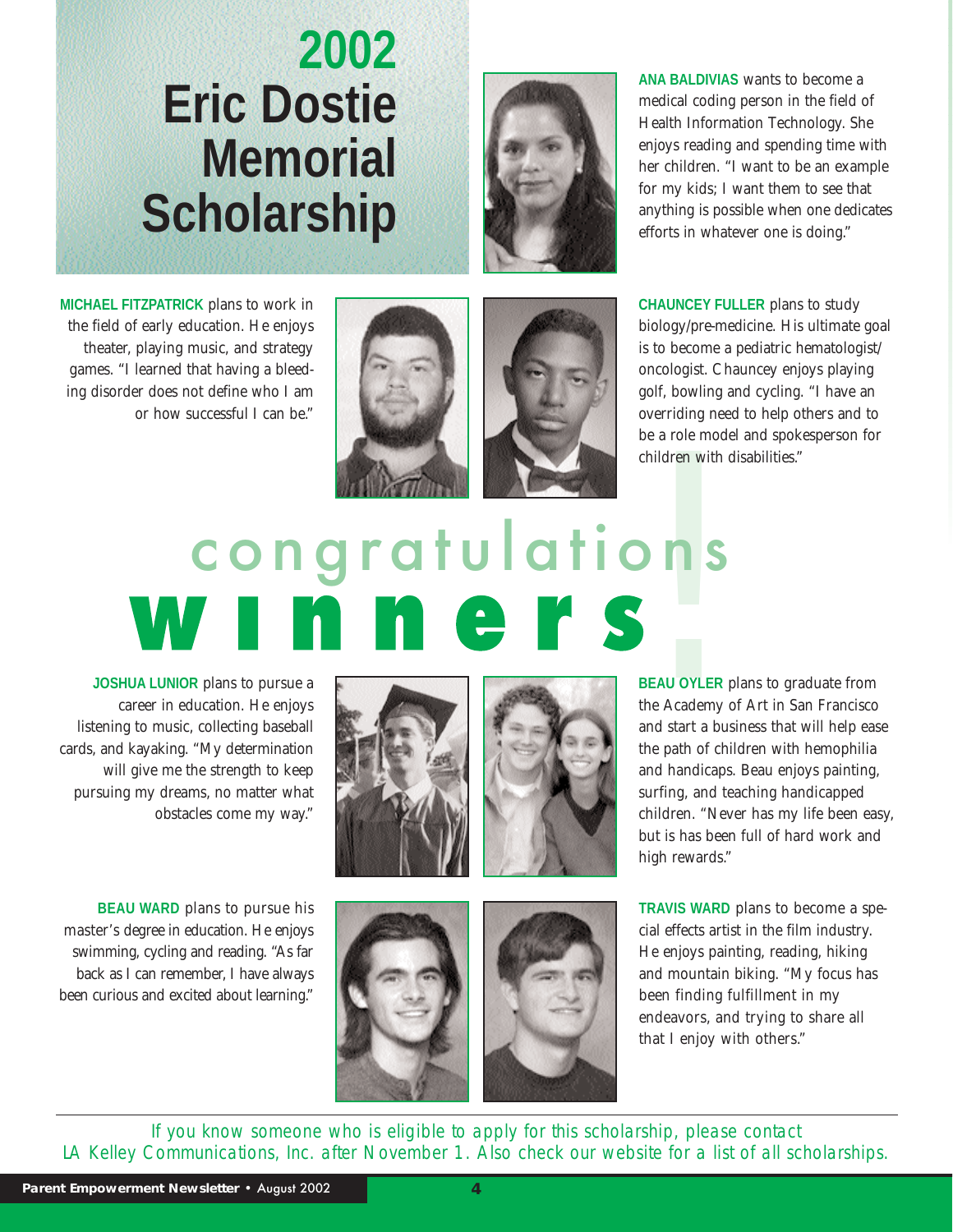## **insights**

by Paul Clement

# *Factor Shortage* **OVER!**

 $\prod_{\text{the}}$ t's official: The shortage is over. Spring of 2002 brought many signs of hope to our community. It will be easier now to obtain recombinant factor VIII and, more important, there will be enough for all. Let's look at three big changes that will directly affect us.

First, this spring **Bayer** announced that its release of Kogenate® FS is steadily increasing. Inventories of the 1000 IU vials of Kogenate FS and KOGENATE® Bayer now stand at a three-to-six-month supply. Releases of 500 IU vials will begin in May; and by the end of this summer, Bayer will begin shipping  $250$  IU vials.<sup>1</sup>

How does this compare to 2000, Bayer's best supply year? Quarterly rFVIII releases currently exceed *80% of average quarterly releases* in 2000. And releases should steadily increase, exceeding their 2000 quarterly average by mid-2003.

Second, **Wyeth Pharmaceuticals** (formerly Genetics Institute) gained approval in May from the European Commission for its ReFacto® manufacturing facilities in St. Louis, Missouri and Madrid,

Spain (neither facility yet has U.S. FDA approval). Previously, all ReFacto sold in the U.S. and Europe was produced in Stockholm, Sweden. As the St. Louis and Madrid facilities boost the amount of ReFacto available to the European Union, more product from the Stockholm facility will be available to the U.S. and other countries Wyeth expects the amount of ReFacto available in the U.S. to *triple* almost immediately.

Third, **Baxter Bioscience** continues to ramp up its rFVIII production. During the shortage, Baxter Bioscience produced *record amounts* of RECOMBINATE™ rAHF. It also received FDA approval to produce RECOMBINATE in "Suite C," its third production suite in Thousand Oaks, California. Baxter is now constructing "Suite D," a fourth processing suite, and expects to receive FDA approval by late 2004. With Suite D and its new plant in Neuchâtel, Switzerland, Baxter predicts that it will produce more than *two billion units of rFVIII per year* by 2005, and *2.5 billions units per year* by 2006. That's great news for people in the hemophilia community who were concerned about future supplies of rFVIII.

Does this really mean the shortage is over? Well, the Canadians seem to agree. In May, the **Canadian Hemophilia Society** (CHS) Blood Safety Committee announced an official end to the shortage. It also recommended completely removing the conservation guidelines it adopted in April 2001. This is unbridled optimism from a country that suffered greatly from the factor shortage—Canada depended on Bayer to supply more than 90% of its FVIII products!



But the U.S. is more cautious. The **National Hemophilia Foundation** is not as eager as the Canadians to completely lift factor conservation guidelines. Believing that many consumers are still rationing factor, the NHF is concerned that the present

high inventory levels of rFVIII may give a false impression of the actual factor supply. So, although the NHF has relaxed its conservation guidelines and recommended a 15% increase in the use of rFVIII, it has also adopted a "wait and see" approach before announcing an end to the shortage.2 Is the NHF overly cautious?

Before you answer, consider this: Neither the FDA nor Bayer BP was forthright about FDA observations at Bayer's Berkeley plant in November 2000. The FDA refused to supply the NHF with a report of its observations—until the NHF requested the

report under the Freedom of Information Act. NHF officials believe that *if the bleeding disorders community had been properly informed, proactive measures might have lessened the impact of the factor VIII shortage* when it peaked last summer. The NHF also contends that because the FDA findings were not shared earlier, members of the community were forced to make important decisions, on short notice, about health and lifestyle. Had our community received access to full information from the beginning, the impact of the shortage could have been softened. **Parent Completely**<br> **Parent Completely**<br> **Parent Completely**<br> **Parent Conservation**<br> **Parent Conservation**<br> **Parent Conservation**<br> **Parent Conservation**<br> **Parent Conservation**<br> **Parent Conservation**<br> **Parent Conservation** 

Has anything changed? The NHF and FDA have now reaffirmed their common goal of serving the bleeding disorders community, and agreed to continue working together cooperatively.

So what does the news of ample rFVIII supply mean for you? It means that once again, you can use the *product of your choice*. You can start that Immune Tolerance Therapy, or proceed with that postponed elective surgery. You can return to your normal prophylaxis routine, which may have been reduced or eliminated during the shortage. You can get back to life, without worrying about the shortage.

But let's not forget the recent past. Remember to keep your eyes on the horizon of factor production. Educate yourself, read, stay informed… and be prepared to make proactive decisions about the products you use, just in case we're faced with another serious shortage.

**Baxter predicts that it will produce more than** *two billion units of rFVIII*

**by 2005.**

<sup>&</sup>lt;sup>1</sup> Bayer also provides Aventis Behring with rFVIII, which is distributed as Helixate® FS.

<sup>2</sup> For all NHF recommendations regarding the shortage, visit the NHF website at www.hemophilia.org/home.htm#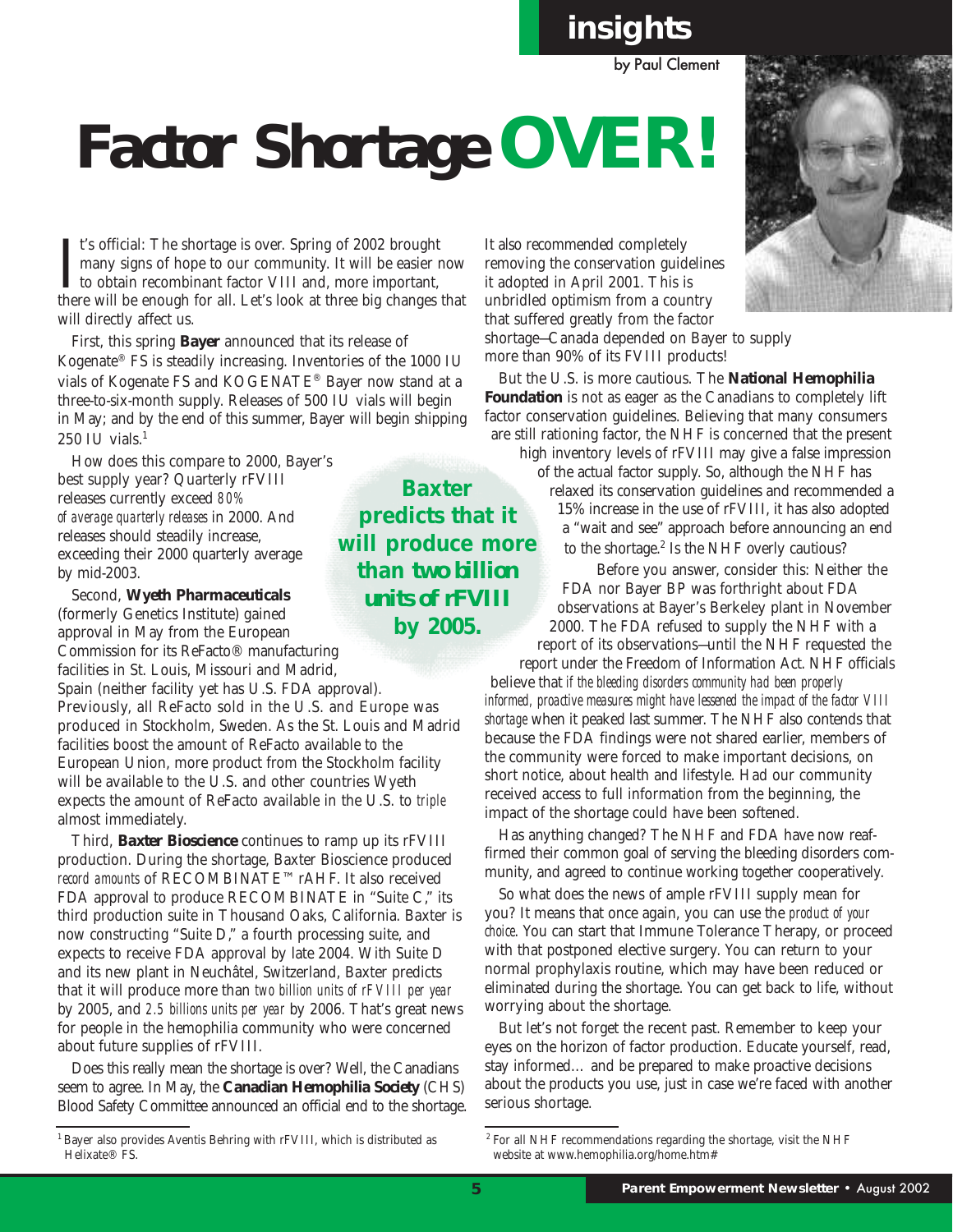## **BAXJECT Device Unveiled**

replaces the metal double-ended transfer needle, and 77% expressed concern about transfer needle sticks. To address these concerns, **Baxter Healthca**<br>**Corporation** has introduced the **BAXJECT**, the first needleless transfe n a survey of 78 U.S. patients with hemophilia A, 30% had stuck themselves with a transfer needle, and 77% expressed concern about transfer needle sticks. To address these concerns, **Baxter Healthcare Corporation** has introduced the **BAXJECT**, the first needleless transfer device. It works with all of Baxter's hemophilia therapeutics, and avoiding needle sticks from these sources. Using BAXJECT

**The BAXJECT**

is safer than using needles; and faster, because it eliminates some steps in reconstitution. BAXJECT is so safe and easy to use that children can become involved in the reconstitution process earlier.

> Baxter will provide educational materials for consumers and health care professionals during the transition phase from the needle-based reconstitution system to the BAXJECT. Beginning this summer, Baxter will include **both** needles and the BAXJECT with its factor concentrates. Once Baxter has determined that consumers are comfortable using the BAXJECT, the device will replace needles in the package. For further information, visit www.hemophiliagalaxy.com.

## **New Protein-Free rFVIII**

**Hemophilia 2002**, the congress of the World Federation of Hemophilia, was held May 19–24 in Seville, Spain. **Baxter Healthcare** presented the first clinical data on its investigational protein-free recombinant factor VIII product, **rAHF/PFM** (recombinant Anti-Hemophilic Factor/Protein Free Method). Now in phase III clinical trials, it will be the first third-generation recombinant factor VIII product.

First-generation recombinant factor products are stabilized with human albumin. Secondgeneration products have no albumin added as a stabilizer. Third-generation products use no human or animal raw materials in the cell culture process, purification, or final formulation. They have been developed in response to concerns about transmitting unknown viruses, or diseases like CJD (Creutzfeldt-Jakob Disease), through the use of human or animal-derived proteins. Tests indicate that rAHF/PFM is as effective as RECOMBINATE™, Baxter's first-generation rAHF product. Baxter hopes to license rAHF/PFM in 2003.

## **Gene Therapy Update**

**GenStar Therapeutics** reports that the first severe hemophilia A patient enrolled in the company's U.S. phase I trial continues to sustain a circulating factor VIII expression level of approximately 1%, eight months following a gene therapy treatment. Factor VIII levels less than 1% are characteristic of severe disease. The patient was infused with "MAX AD Factor VIII," a gutted adenoviral vector containing the entire human factor VIII gene sequence, along with a "molecular switch" designed to increase factor VIII expression in the liver. GenStar plans to initiate a phase I clinical trial in Europe in 2002. *Source: IBPN, May 2002*

## **Flying With Factor Concentrates?**

Since the terrorist attacks of September 11, several people carrying factor concentrates have had problems at North American security checkpoints. At the Ottawa Airport, one Canadian traveler was forced to remove the caps on vials of both his factor VIII concentrate and sterile water—despite the fact that he carried a letter from his doctor certifying his condition, and the need to carry blood products. While these incidents are isolated, you should carry explicit information when traveling. A doctor's letter should include the following:

- Information about your medical condition
- The fact that you need to carry factor concentrates when traveling
- The number of vials
- The lot numbers
- Instructions that the vials should not be opened for any reason
- A prescription for your medication with contact information

Travelers carrying syringes and needles inside hand luggage should have their factor concentrates with them—to explain the purpose of the needles. The U.S. Federal Aviation Administration (FAA) allows syringes and needles on board aircraft when accompanied by medication with a professionally printed label identifying the medication or manufacturer name. Keep factor concentrates in your hand luggage, since checked baggage can be lost. Contact your airline at least two days prior to departure for specific regulations regarding the transport of medications. *Source: Canadian Hemophilia Society*, Hemophilia Today, *Spring 2002, Vol. 37, No. 1; FAA news release.*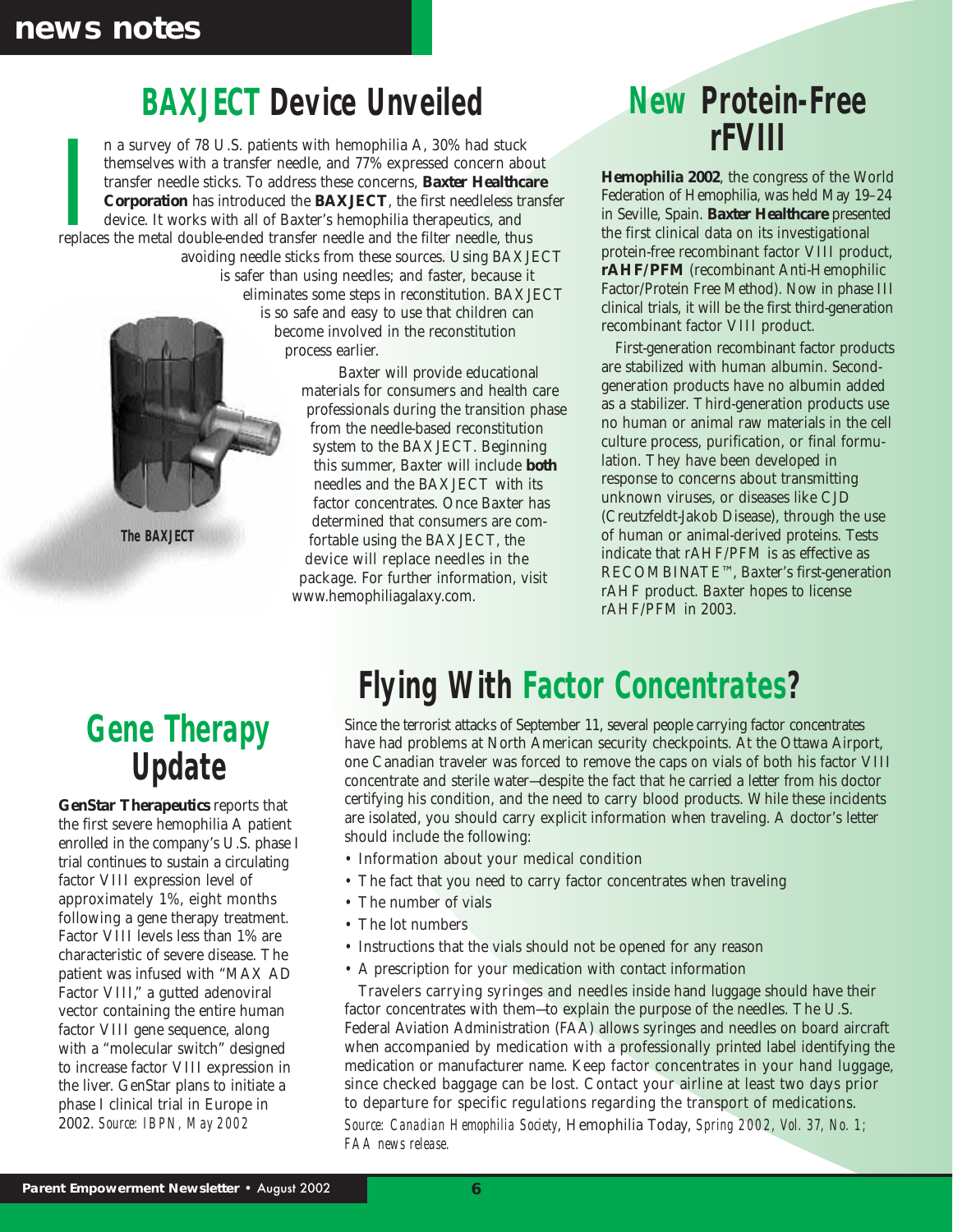#### *continued from cover*

#### **Questions Your Doctor Should Ask**

#### **Nosebleeds**

- Do you have nosebleeds? If so, how often do they occur? Do you ever need to have your nose packed or cauterized?
- How long does your nosebleed last, what stops it, and how often after it stops does it rebleed?

#### **Bruising and Bleeding**

- Do you have a history of excessive bruising?
- Did you have significant bleeding when you lost your baby teeth?
- Do you experience prolonged bleeding after cutting yourself while shaving?
- Have you ever had excessive or prolonged bleeding following surgery, dental work, childbirth, or injury?
- Have you ever received a blood transfusion? If yes, for what reason?

#### **Menstrual Bleeding**

- How many days does your menstrual period last?
- How many pads or tampons per day do you use? How often do you change them?
- Do you use a tampon and a pad together or more than two pads at a time?
- Do you miss time from work or school due to heavy periods?
- Do you frequently stain through your underclothes?
- Have you ever been diagnosed with anemia?

Many family members do not know the "normal" length of time for bleeding to stop following surgery, dental work, or even childbirth. They often define normal by comparing themselves to other family members, who may also suffer from VWD. Other affected family members may have blurred ideas of what is normal. This is especially true for menstrual bleeding. If your mother and her mother also had heavy periods, you and your family may think that abnormally heavy menstrual bleeding is normal.

*Frequent heavy nosebleeds and menorrhagia were my clues to seek medical help. My children were 16 and 13 when they were diagnosed. When the parent is also affected, norms for bruising and menorrhagia are difficult to identify.*

*My daughters and I have exceptionally heavy periods. Until my mother was diagnosed with von Willebrand disease in 1997, I had no concept of how to gauge a normal menstrual flow. I now know that I hemorrhaged for three weeks after the delivery of one of my babies, but at the time, I did not know how to relate the information to the OB by phone. The doctors couldn't understand why I was so anemic for the next few months. When many large bath towels are needed, there is indeed a problem! —J.C-W., Iowa*

#### **Physical Examination**

After gathering information about your bleeding and family history, the doctor should perform a thorough physical examination. Although the exam is not likely to shed much light on VWD

as the cause of bleeding, it will help rule out other possible causes, such as benign or malignant growths or other problems in your body. For example, heavy or prolonged menstrual bleeding may also be a sign of cervical or uterine cancer or uterine fibroids (noncancerous growths in the uterus). Therefore, a thorough pelvic examination is imperative to rule out these other causes of excess menstrual bleeding. However, it is certainly possible for a person with any of these other causes of bleeding to also have VWD. Sadly, many women have been told that the cause of their heavy menstrual bleeding was uterine fibroids and have had a **hysterectomy** (removal of the uterus) only to learn later that they also had VWD. The VWD was likely the cause of heavy bleeding, and the hysterectomy could have been avoided.

If both fibroids and VWD can cause heavy bleeding, how does the doctor determine the real cause? Only a thorough history, physical examination, and appropriate laboratory tests can help pinpoint the problem. However, unless the doctor suspects VWD and knows which tests to order, where to send them, and how to interpret them, the actual diagnosis may be missed.

A similar scenario can occur with other types of bleeding, such as nosebleeds. Nosebleeds can be caused by benign nasal polyps (growths inside the nose) or by a deviated septum (problem with the bony cartilage inside the nose). Again, it is possible for someone to have VWD along with polyps or a deviated septum. If VWD is not diagnosed and surgery is performed, excess bleeding (sometimes called a hemorrhage) during or after surgery can be a tragic consequence. If VWD is diagnosed and surgery is still recommended, proper treatment before surgery can prevent hemorrhage.

#### **Laboratory Testing**

Obtaining an accurate laboratory diagnosis can be a daunting task for several reasons. First, there are many subtypes of VWD some involve a shortage of **von Willebrand factor (VWF)**, others involve abnormal VWF structure or function. It is a complex process to test for all of the different subtypes. Second, the tests currently used for making a VWD diagnosis are not readily available in most community-based labs. Some tests are sent out to reference labs that do not have the specialized equipment or trained staff to perform the complex testing. Third, many primary care doctors are unfamiliar with the tests required to diagnose VWD and which labs to use. Finally, many healthcare insurance plans have contracts with certain labs that may not specialize in complex coagulation (blood clotting) testing.

Consult with a **Hemophilia Treatment Center (HTC)**<sup>2</sup> (a specialized medical center or clinic for people with bleeding disorders) in your area to find out which labs perform these specialized tests accurately and reliably. Even if your insurance policy does not allow an HTC to perform the testing, the HTC will still help you find a reliable lab. Ideally, laboratory analysis should be done on site and where your blood was drawn. Shipping is often discouraged because of the risk of improper handling of your blood sample, which

 $^{\rm 2}$  To locate the nearest HTC, call the National Hemophilia Foundation at (800) 42-HANDI or visit its website at www.hemophilia.org.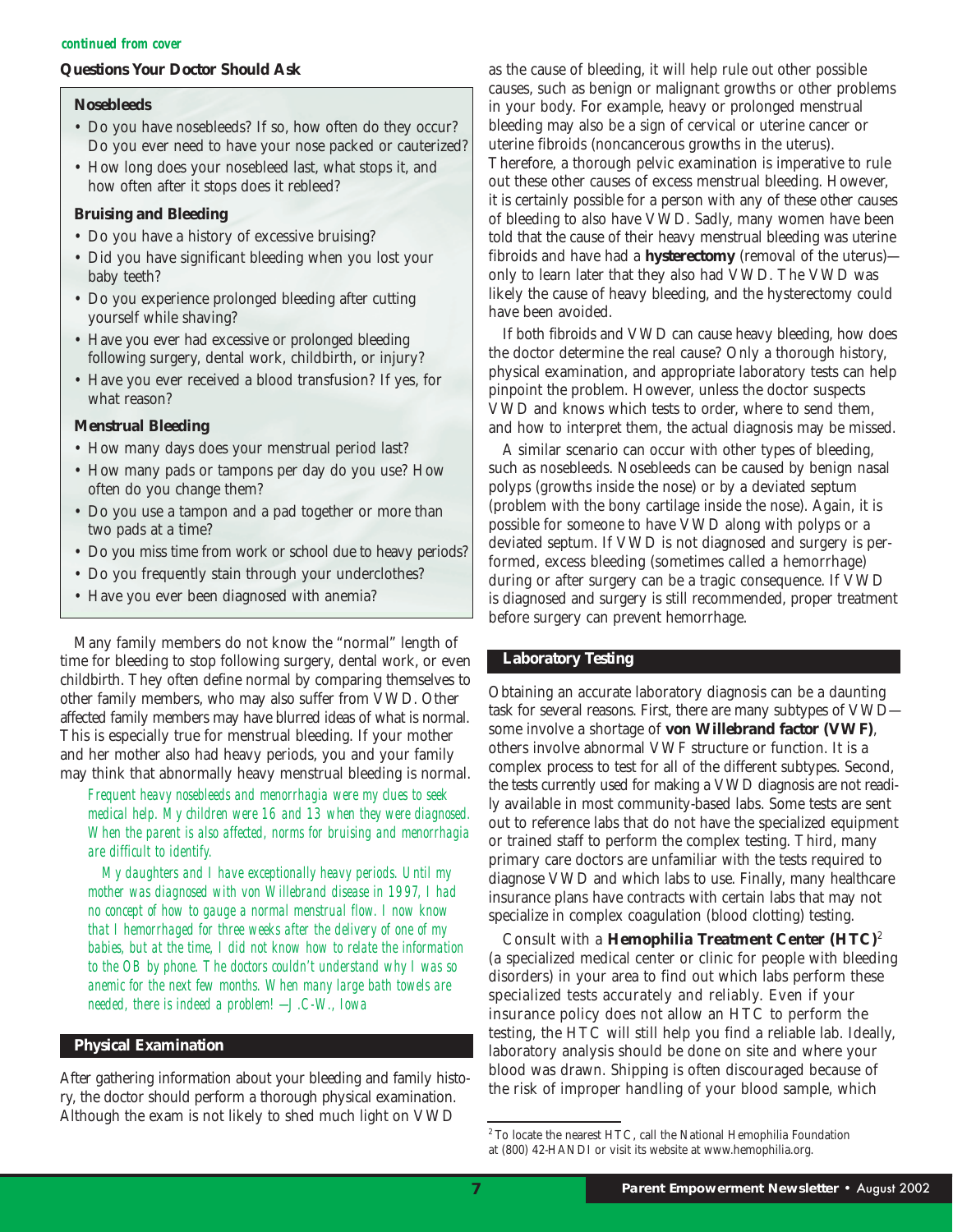can interfere with results. If it is impossible for you to be seen by the HTC lab, at least request that your blood sample be shipped there for analysis.

*The local hospital didn't have equipment for processing factor VIII tests, so the blood would be drawn, put in a cup of ice, and transported to another local hospital via taxi. This is the method they used for one year whenever my daughter's doctor ordered a factor VIII count (which was twice a week every week for more than a year). They didn't know anything about von Willebrand disease. —S.H., Pennsylvania*

Even proper tests done in the best labs may be inconclusive because of the nature of the disorder. For example, in type 1 VWD, the levels of factor VIII and VWF fluctuate and may sometimes appear normal. Repeated testing, once or even twice, is recommended before the diagnosis of VWD can be ruled out.

#### **Influences That Affect VWD Test Results**

After recording your family and personal medical history and performing a physical exam, the doctor will order laboratory tests. When having VWD laboratory tests done, it is important to know that many things can affect VWF levels. Consider the following when you, or your child, undergo coagulation testing.

#### **Influences That Raise Clotting Factor Levels**

The following medicines and conditions may mask VWD on laboratory testing because they temporarily raise VWF and factor VIII levels.

*Crying, exercise, stressful events, recent surgery, and infection*. All of these stimulate the release of a chemical called *adrenaline* (a hormone; also known as *epinephrine*). Increased amounts of adrenaline in the body stimulate the release of VWF and factor VIII from storage sites in the lining of the blood vessels. This may cause VWF and factor VIII levels to *rise into the normal range* on the day of testing and may produce a negative test result. This scenario usually occurs in people with **type 1 VWD**. Although factor VIII and VWF levels may also rise in people with **type 2 VWD,** the abnormal functioning of the VWF does not change. People with **type 3 VWD** have little or no change in VWF levels, as they make and store almost no VWF.

Any stressful situations that occur in the hours preceding the testing can affect the test results. Walking a long distance from your car to the lab, an argument with your spouse the night before, even crying during the blood test (as children often do) can raise VWF and factor VIII levels into the normal range on test day, making the test results unreliable. It is also advisable to avoid strenuous exercise before being tested and to delay testing until any active infection has subsided. Also, try to keep children calm during a blood test. Ask the doctor to use a topical numbing cream, such as **EMLA®** (lidocaine 2.5% and prilocaine 2.5%), to decrease pain. If testing is inconclusive for any reason, repeat testing may be necessary at a later date.

*Recent transfusion.* As obvious as this may seem, you should not be tested for VWD if you have recently received a transfusion of another person's blood or a component of blood such as plasma. The blood donor's clotting factors will interfere with the evaluation of your own levels.

*Hormones.* The hormones estrogen and progesterone, like those found in birth control pills, raise the level of VWF and factor VIII in the blood. This is one of the reasons that hormones, usually birth control pills, are prescribed to women with VWD. They may help raise levels and prevent excessive bleeding. A woman should refrain from taking these medicines three to four weeks prior to undergoing coagulation testing. However, always check with the doctor first because stopping the hormones may cause bleeding. Also, if you are of reproductive age, sexually active, and do not wish to become pregnant, you need to consider another form of birth control when you are not taking these hormones.

*Menstrual cycle.* As when using hormone supplements, a woman's body experiences hormonal ups and downs with the changes of her menstrual cycle. At the time of ovulation, these levels are naturally at their highest in the body. During menstruation they are at their lowest. Because of this, if a woman is of child-bearing age (usually age 12 to 50), it is advisable to *have coagulation testing performed during menstruation* when levels are at their lowest. Recent studies show the lowest levels of VWF and factor VIII occur on days five to seven of the menstrual period.3 *Pregnancy, childbirth, and breast-feeding.* These conditions and activities raise estrogen levels in the body and, subsequently, VWF and factor VIII levels. For women with type 1 VWD, the elevation of VWF and factor VIII levels may actually protect the mother from excessive bleeding at the time of delivery. Elevation of factor VIII and VWF levels makes it nearly impossible to make a correct type 1 VWD diagnosis in a woman who is pregnant, has recently delivered a baby, or is breast-feeding. However, for women with type 2 or type 3 VWD, diagnosis during pregnancy is possible. The increased hormones do not alter the abnormal structure or function of VWF in type 2 or stimulate production of VWF in type 3. Women with VWD are at significant risk for excessive bleeding one to two weeks after childbirth. This happens because hormone levels, and therefore factor VIII and VWF levels, return to prepregnancy levels after delivery.

#### **Influences That Lower Clotting Factor Levels**

The following conditions may affect the diagnosis of VWD in laboratory testing because they *lower* VWF and factor VIII levels. *Hypothyroidism*. The thyroid gland secretes a hormone needed for proper metabolism. Hypothyroidism (abnormally low thyroid function) sometimes can cause a low level of VWF. This is one example of **acquired VWD**. Correction of the thyroid disorder should correct the VWF level. If it does not, then you may also have an inherited form of VWD.

*Blood type*. Your blood type is determined by the presence or absence of certain proteins in the **red blood cells**. The major blood types are type O, type A, type B, and type AB. People with type O blood have naturally lower levels of VWF than people with the other types, yet they *may not* have VWD. If you do not know your blood type, make sure the doctor tests your blood type at the same time you have the other blood tests. Most coagulation disorder specialists will consider your blood type when interpreting the results.

<sup>3</sup> Kouides PA. Von Willebrand's disease: recognition and management. *The Female Patient*. 1999; 24:86-94.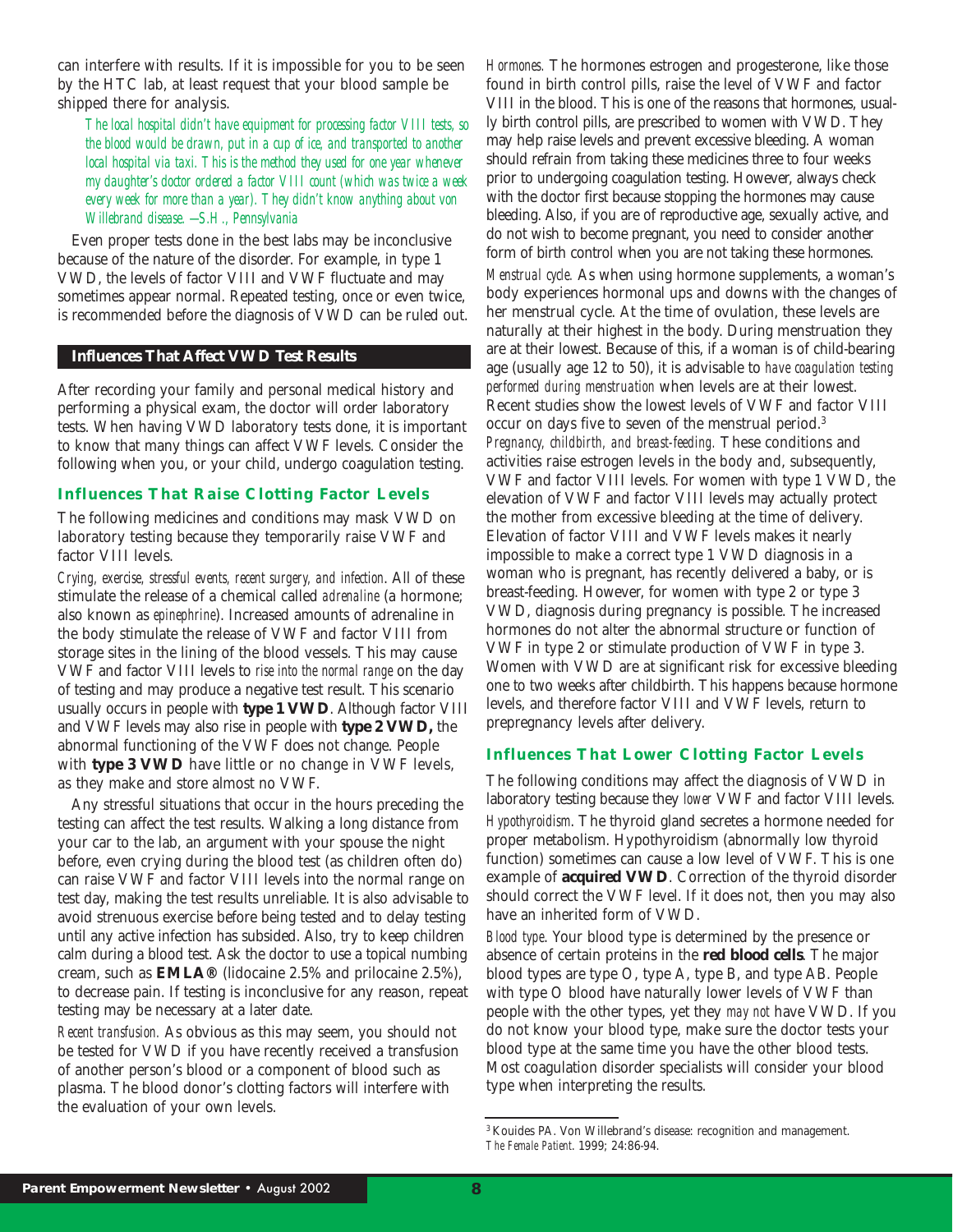#### **Influences That Interfere with Platelet Function**

The following medicines and conditions interfere with **platelet** or blood vessel function and may interfere with laboratory evaluation of VWD.

*Pain medicines*. Certain medicines such as **aspirin** and most nonsteroidal anti-inflammatory drugs (NSAIDs) decrease platelet "stickiness," prolong bleeding time, and interfere with platelet function studies. *People with bleeding disorders are advised to avoid these medicines* because they can increase the likelihood of bleeding. It is especially important to stop these medicines three to four weeks before testing. In 1999, a new class of NSAIDs, called Cox-2 inhibitors, was approved by the FDA. Cox-2 inhibitors (e.g., Celebrex® [celecoxib capsules] and Vioxx® [rofecoxib tablets]) as well as two of the older NSAIDs (Trilisate® [choline magnesium trisalicylate] and Disalcid® [salsalate]) are reported not to interfere with platelet function. *Other medicines*. Other medicines that have similar effects and can interfere with testing include quinine, guaifenesin, and penicillin. Quinine is a medicine used for leg cramps, malaria prevention, and heart rhythm disturbances. It is also an ingredient in tonic water, a mixer used with alcoholic beverages. Guaifenesin is an ingredient in many cough syrups, such as Robitussin®. Penicillin and related antibiotics can also interfere with platelet function. Before the tests, review with the doctor all of the medicines—prescription and over the counter—that you are taking. To ensure accurate results, these medicines need to be stopped prior to testing.

*Alcohol*. Alcohol in any form may interfere with normal blood clotting and platelet function. Avoid alcohol for several days prior to testing.

*Foods*. Certain foods, such as fish, contain high amounts of fats, called omega-3 fatty acids, that are known to decrease platelet stickiness. Eating a normal amount during a meal should not cause a problem. However, if you have or suspect a bleeding disorder, *do not take capsules containing these fish oils*.

*Vitamins*. Certain vitamins, such as vitamin E, decrease platelet stickiness and can interfere with testing. They can also increase the chance of bleeding if you have a bleeding disorder. The amount of vitamin E in a normal meal, or even in a daily multiple vitamin, should not cause a problem. However, taking extra vitamin E supplements may interfere with platelet function studies and should be avoided.

*Herbs*. Herbs and herbal supplements, including ginkgo biloba, feverfew, Pau d'Arco, ginger, ginseng, and echinacea, may affect platelet stickiness and interfere with platelet function testing. Before taking any herb you should familiarize yourself with its actions and understand the precautions for its use. It is advisable to stop all nonessential vitamin and herb supplements at least one week prior to testing to avoid possible interference with test accuracy.

#### **Laboratory Tests (Assays)**

As you may have already noted, testing for VWD is not a perfect science, but it remains the only way to confirm or rule out a VWD diagnosis. An **assay** is a laboratory test that measures the quantity and/or quality of a substance. A clotting factor

assay measures the quantity of a specific clotting factor in blood. Your doctor may order two types of blood tests to see if you have VWD: **primary screening tests** are used to discover or rule out other disorders; **secondary screening tests** are used to confirm or rule out VWD.

Primary screening tests are not specific for VWD. These blood tests will usually be normal in people with VWD. These are the most common tests used by primary care doctors to rule out a bleeding disorder. Your doctor may not know that these tests are not specific enough to determine the presence or absence of VWD. When primary screening tests come back normal, many doctors assume that the patient does not have a bleeding disorder. This is a potentially dangerous assumption. More specific secondary testing should always be done, especially if there is *suspicion* of VWD. Secondary tests have a higher degree of sensitivity for diagnosing VWD. Specialized coagulation labs should perform these secondary tests.

#### **Primary Screening Tests**

**Complete blood count (CBC)**. This test examines the white and red blood cell content of the blood. It also includes a measurement of **hemoglobin**. Hemoglobin is an iron-containing pigment that gives blood its red color and transports oxygen to body tissues. Low hemoglobin can signify blood loss or **anemia**. Some women with VWD have chronic anemia because of the excessive blood loss that can occur during menstruation. Unless you have recently bled excessively, your hemoglobin should be normal.

**Platelet count.** This test determines the number of platelets in the blood. The majority of people with VWD have a normal platelet count. In the rare VWD subtype 2B, the platelet count may be low.

**Bleeding time (BT)**. This test measures how long it takes for the body to form a **platelet plug** at the site of injury. A BT test is done by applying a blood pressure cuff to the upper arm, pumping it up to maintain a specific pressure, making one or two small cuts on the inner forearm with a small surgical blade, then timing how long it takes for bleeding to stop.

Unfortunately, the BT test is poorly standardized: some labs use one incision, some use two; some use commercially manufactured blades, others do not; the amount of pressure applied by technicians when making the incisions varies. Other influences, such as the room temperature, can also interfere with the test's accuracy. Because of these variables, the usefulness of a bleeding time test is limited. Many HTCs no longer perform the test. An *abnormal* bleeding time test may point the doctor toward a possible diagnosis of VWD, but a *normal* bleeding time should *not* rule it out. Some doctors may assume that a normal bleeding time means the patient does not have VWD. This can be a dangerous assumption.

*My first son was diagnosed at age two and a half. When he was one, I learned that I had von Willebrand disease and asked my pediatrician if we should test my son. He said yes but, like most pediatricians, thought that since Andrew's bleeding time was normal, he must not have the disorder. When my second son was born, we had both sons tested, and both were positive. My bleeding times have been good and bad, as have my children's. I don't feel that bleeding times were crucial in making the diagnosis. —A.S., Missouri*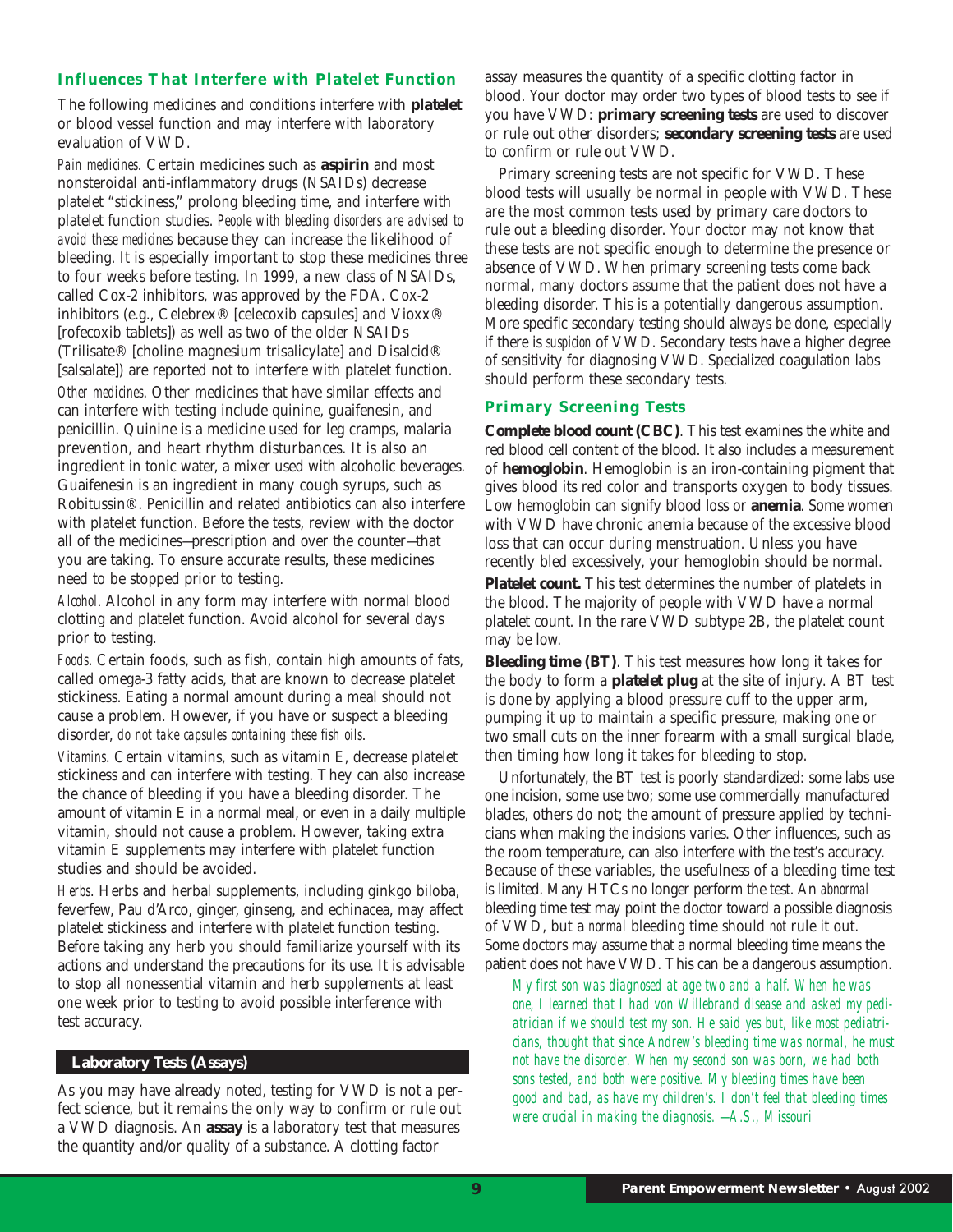**Prothrombin time (PT)**. This test evaluates the level of **plasma clotting factors** I, II, V, VII, and X. Because VWD does not involve any of these clotting factors, a PT test is *always* normal in someone with VWD.

**Partial thromboplastin time (PTT)**. This test evaluates the level of clotting factors I, II, V, VIII, IX, X, XI, and XII. Only factor VIII is sometimes reduced in VWD. In the majority of VWD cases, the level of VWF is not reduced *enough* to cause a significant deficiency of factor VIII, and therefore, the PTT is normal. The PTT test is prolonged when factor VIII levels fall below 30% (depending on the laboratory method). *Like the BT test, an abnormal result may point the doctor toward a possible diagnosis of VWD, but a normal test should not rule it out.* Unfortunately, a normal PTT may mislead an inexperienced doctor to assume that the patient does not have VWD.

*Our family doctor ordered a PTT to see if I had a bleeding disorder. It came back normal. I asked for more tests because I just knew I had von Willebrand disease—my bleeding episodes were numerous, some serious, and very real to me. My doctor was reluctant, but scheduled a bleeding time test. The results were normal, and he said, "You don't have it." He pointed out that I had had my tonsils and wisdom teeth removed and had borne four children. I became angry. I told him I had significant bleeding problems every month and insisted on more tests. He finally referred me to a hematologist—who properly diagnosed me with type 1 von Willebrand disease. —K.M., Connecticut*

#### **Secondary Screening Tests**

**Von Willebrand factor antigen (VWF:Ag)**. This test determines how much VWF is in the plasma. The result will be low if you have type 1 VWD and very low if you have type 3. It may be low or normal if you have type 2.

**Ristocetin cofactor (RCo)** or **VWF activity**. This test determines how well VWF is working, by examining its ability to clump platelets together or "stickiness." Results are abnormal in all three main types of VWD. It may be normal in some people with subtype 2N. For the majority of patients, this is probably the best test available to diagnose VWD.

**Factor VIII activity**. This test measures the amount of factor VIII in the plasma. Factor VIII is always low in type 3 VWD, where there is an inadequate amount of VWF to act as the carrier of factor VIII. Because type 1 VWD also involves a deficiency of VWF, the factor VIII may be a little low in type 1. In type 2 VWD it can be low or normal, depending on the subtype.

**Von Willebrand factor multimer analysis**. This test examines the size and structure of the VWF molecule, and is helpful in diagnosing type 2 VWD and its subtypes.

**Ristocetin induced platelet aggregation (RIPA)**. This is another test that evaluates the ability of VWF to cause platelet aggregation, or stickiness. This test is not very useful in making an initial VWD diagnosis. However, this test together with the VWF multimer analysis can be very useful in distinguishing type 2B VWD from type 2A VWD.

There is no perfect test to diagnose VWD with certainty. Researchers are trying to develop new tests to diagnose VWD more accurately and easily. This is a difficult task. Such a test

will have to be highly accurate, readily adaptable to communitybased labs, easy to interpret, inexpensive to perform, and require little technical expertise. No such test currently exists.

When testing for VWD, *repeated testing is the norm*. To help decrease the need for repeated testing, avoid the medicines and other influences discussed earlier in this chapter that could interfere with the accuracy of test results. Make sure that the lab performing the testing specializes in bleeding disorders. Also be sure that the doctor has expertise in diagnosing bleeding disorders and can interpret test results accurately. Doctors who specialize in bleeding disorders are usually associated with an HTC.

#### **Getting an Accurate Diagnosis**

Keep in mind that the three most important elements of a VWD diagnosis are: (1) personal and family history of bleeding, (2) physical exam, and (3) specialized laboratory testing. If symptoms are present and you have a "gut instinct" that you or your child may have a bleeding disorder, don't be afraid to ask to be tested.

*My daughter's father has type 2A von Willebrand disease, and when my baby girl bled when her teeth came in at five months, I asked her pediatrician about von Willebrand disease. He told me to purchase a humidifier. At her nine-month checkup, I asked again; her pediatrician refused to speak to our hematologist and refused to order the tests. He thought I was imagining things. When her nosebleeds and bruising had become more frequent, I asked again, at her one-year checkup. No—not until she was old enough not to cry during the blood tests. When she was two, she had pneumonia. Every day she awoke with blood on her pillow. It broke my heart, and then I would not accept no for an answer. I demanded a referral and got one. She was diagnosed with type 2A von Willebrand disease. —C.D., Maine*

Also, if the tests come back normal, be persistent and request repeat testing. It should be clear now that a VWD diagnosis can be missed because of problems with testing. Knowing this may help you feel more comfortable asking the doctor to repeat the tests. Finally, if you feel that you or your child has a bleeding disorder that is not being recognized, don't be afraid to ask for a referral to a hematologist or bleeding disorder specialist.

A Guide to Living With von Willebrand **Disease** 

Contact LA Kelley Communications, Inc. for your free copy of *A Guide to Living With von Willebrand Disease*.

> 1-800-249-7977 info@kelleycom.com www.kelleycom.com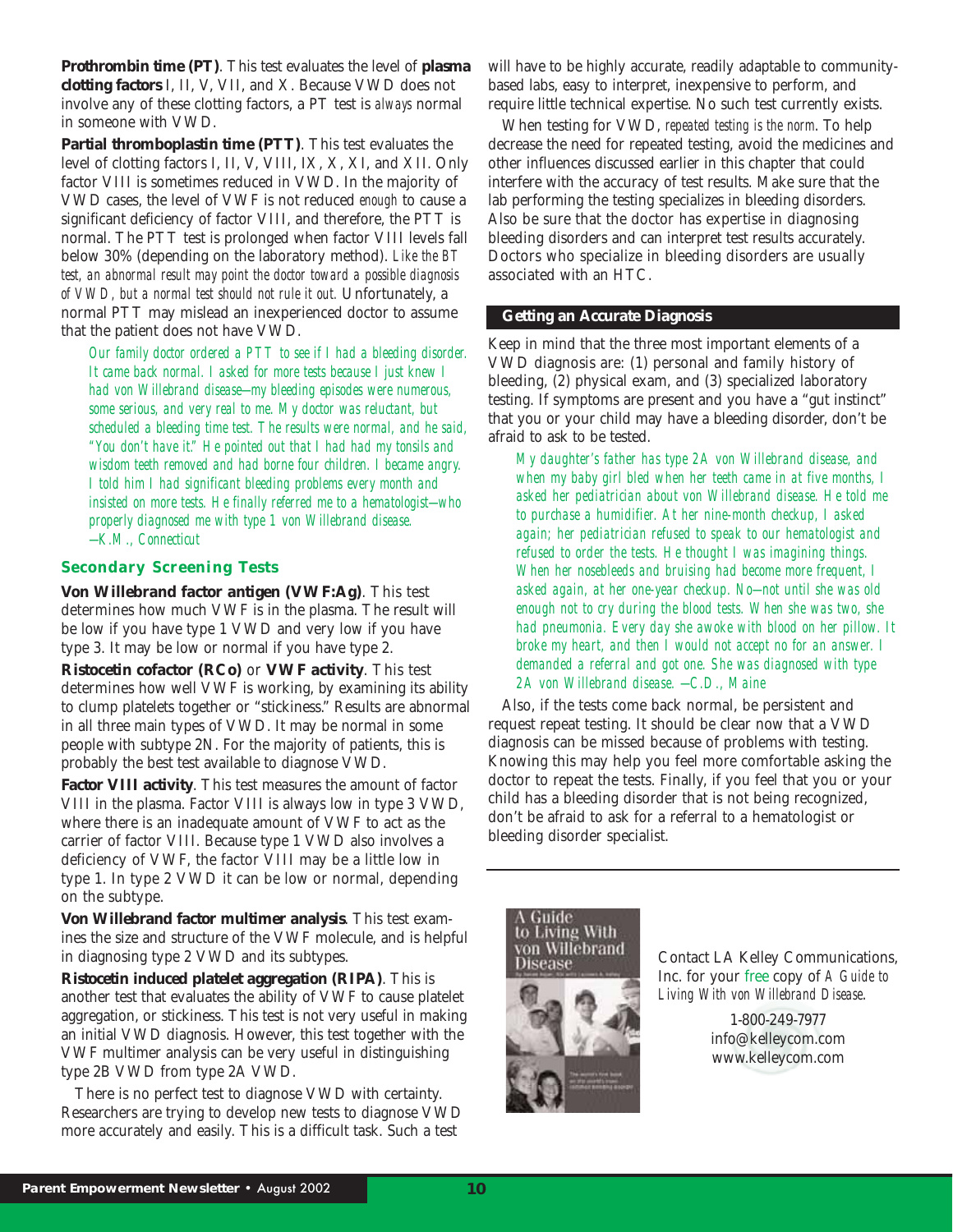Q *A Guide to Living With Von Willebrand Disease* has helped me a lot. I was diagnosed with VWD after I gave birth to my son. While I was pregnant, I had serious and

lengthy nosebleeds; I had to go to the hospital several times to stop them. I also bled from various parts of my body for no apparent reason. After my son was born, I bled non-stop for about nine months, and nobody knew why. I had to drive for six hours to another state to be diagnosed and helped. The doctors here just wanted to give me a hysterectomy, at age 20. I finally

A What you describe is known as von Willebrand<br>Syndrome. The only way to be entirely sure which form you have is to have actual DNA analysis. The analysis would look for a defect, consistent with your form of vWd, on the genes within chromosome 12. Currently, there are very few labs in the world that can do this analysis. The only one in the U.S. with which I'm familiar is at the Blood Center of Southeast Wisconsin (Dr. Bob Montgomery). This test would be considered experimental, and would likely not be covered by health insurance.

As for your other family members testing negative, unfortunately, as you've read in the book, a negative test doesn't always mean someone does not have VWD. The testing is not yet perfect, and because VWF (von Willebrand factor) levels fluctuate so easily (due to stress, adrenaline and estrogen) the test results can also fluctuate. If the people tested *also* have no bleeding problems, I would give more weight to the "negative results." If, however, those folks have obvious bleeding symptoms—prolonged nose-bleeds, bruising, prolonged bleeding after surgery, injury, dental work or childbirth—I would not give much credence to the test results.

Were you and your family evaluated at a Hemophilia Treatment Center? Was the lab used indeed a specialty lab? Obviously, the more experienced the clinician and lab at evaluating people for VWD, the more likely the results are accurate.

As for your son, if you have an inherited form of VWD, it is possible to transmit VWD to him. If you have the very rare *acquired VW syndrome*, it is not possible to pass it to your son, since yours would involve not a genetic defect, but an acquired problem in which your body alters its own VWF levels or function. Differentiating which you have will certainly require an expert diagnostician and lab.

> *Renée Paper, R.N., CCRN* EXECUTIVE DIRECTOR HEMOPHILIA FOUNDATION OF NEVADA

found an excellent hematologist, two hours away. About six months after I was diagnosed with vWd, I was diagnosed with lupus (SLE). I had my family checked for VWD, but all tests came back negative. I thought I must have inherited VWD until I read Renée Paper's book.

Is it possible that I got lupus while I was pregnant, then got VWD because of that? My doctors said there can't be any connection. I don't see how I have gotten this, since I've never had any trouble before. Is it possible that my son could have VWD, when no other family member does?

#### *Michelle Brooks*

**Q** My husband and I moved from Belize to South Florida<br>in 1987, for a better life and medical care for our two boys, now 17 and 16. They have hemophilia, factor VIII severe, and are doing well.

I was tested as a carrier about ten years ago, because we wanted to have another child. We have a beautiful eight-yearold girl, who has not yet been carrier tested. I was not told when I was tested that my factor levels were low. A few weeks ago, I started to have symptoms of prolonged bleeding. My test came back showing mild hemophilia. Since I have been caretaker for my boys, and for my husband who has diabetes, I am comfortable with this.

The problem is that my father that still lives in Belize, and has had for many years symptoms of prolong bleeding. He has been so emotional about his grandsons, and now his only child also has hemophilia. I need help encouraging him to get tested, so that if we have an emergency in the future, we would know what to do. I can't bring myself to ask him to get tested. We are very, very close but I always just tell him positive things, and I'm afraid that he would not take this well.

> *Michelle Longsworth* FLORIDA

**Readers**, please **mail** or **email your answers** to Michelle's question to LA Kelley Communications. Please indicate if you would like your response published in the next issue.



*continued on next page*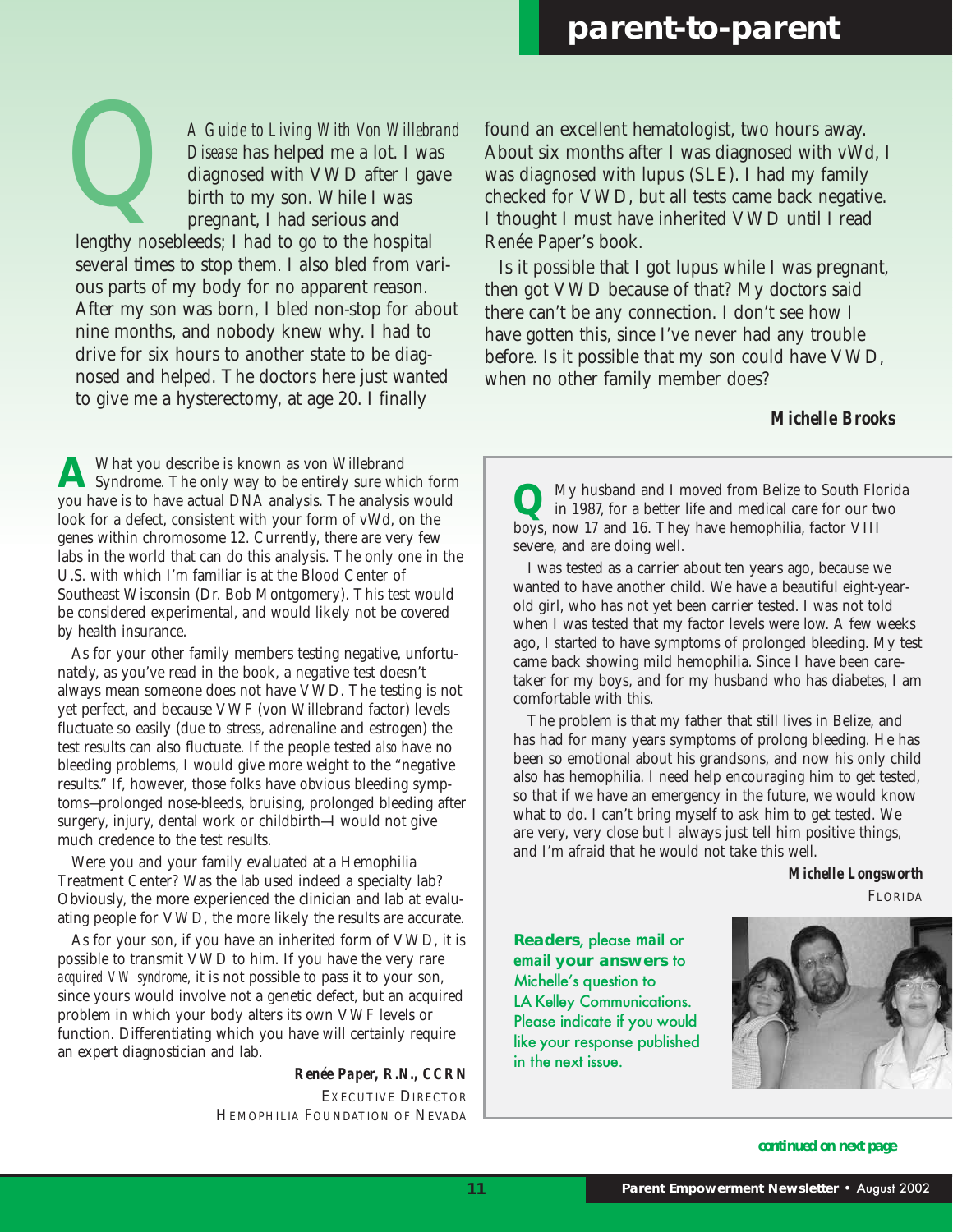My friends' two-and-ahalf-year-old son is being treated every second day as part of Immune Tolerance Therapy (ITT) for an inhibitor. He has had a port for a year, and is now in the hospital with a port infection. He has been treated with IV antibiotics aggressively for three weeks, and is on his second course, as the first course was unsuccessful. It looks like the port will have to go. My friends are understandably reluctant to get another port, but the doctors believe that prodding his veins at such a young age could badly damage them. What are the chances of success with venous access at this age?

> *Marelle Taylor* AUSTRALIA

**A** My four-year-old son<br>Simon has received factor through IV (peripheral) sticks three times a week all his life. I hope this didn't ruin his veins—we were never told it was a possibility. We didn't want a port for several reasons, mainly that we feared infection.

It depends on whether the boy's veins are relatively easy to access. If they are, you need someone who can do it. After driving to and from the hospital three times a week, we started home treatment a year ago. But the child has to cooperate; Simon cooperates at home better than he did in the hospital.

Do your friends want to administer the factor themselves, or could they could get a nurse to do it? I think the person should be able to do it in one stick. Everybody has bad days, but if it can't be done in one shot, you risk damaging the veins.

*Femke Meijer*

A Our son is also two-and-<br>a-half, and if he had his port removed because of a stubborn port infection, we would like to consider venous access. At a hemophilia conference in New York City, we were told that if you use venous access, try to do it each time at one spot with one vein. Scar tissue will form, harden the vein, and make access easier with less chance of missing in the future. That surprised me, because I'd also heard the opposite—that scar tissue building up can hurt children's veins. This may be a matter of choosing between the risks: which is worse, scar tissue or risking a port infection?

> *Elizaveta Temidis* NEW YORK

Online correspondence reprinted with permission of contributors, through the International Hemophilia Club (IHC) hemophilia mailing list at http://groups.yahoo.com/group/hemophilia and the Bleeding Disorders mailing list at bleeding-disorders@yahoogroups.com.

**A** My son was two when we had to remove his Broviac® because he was outgrowing it. We chose not to replace it. We learned to do venous access, usually in the back of his hand, sometimes in his arm. It was scary at first, but was one of our best decisions. All the complications surrounding the venous access device are gone, which is wonderful. We poke him at home with no problems.

Two things are unusual about our situation. First, we knew he'd outgrow the Broviac eventually, so we started learning to poke him while he still had it. If we had trouble, we had the Broviac as a back-up. Second, our son needs factor only once every four days instead of every two days, which gives him more time to recuperate after we stick him. If your friend's son has a few good veins, they might be able to alternate spots. We are able to use the same spot each time.

Your friends could ask an IV nurse to examine their son's veins, to determine whether they are "good." When the doctors poke him for blood tests, do they normally find a vein easily? If yes, and if your friends feel confident and competent, they should consider going without a port.

> *John Vergara* NEW YORK

**A** My son is factor VIII<br>severe, started prophylaxis at age four, and gets infused every other day. He has never had a port. Before he started prophylaxis, he had frequent shots because he was so active. We have had no problems with venous access. He has pretty good veins, and we rotate four or five veins in his hands and arms.

One particularly good vein was used often by the ER doctors, and I thought it was becoming harder to get the butterfly through the scar tissue. We talked to the doctors, and tried to avoid that vein. Eventually, this vein worked back into the rotation, but now it doesn't feel tough. We discussed ports, but they terrify me. Our venous access has gone well, so why change? My son was also against the port. He is now ten, and doing well with prophylaxis and venous access.

Your friends should talk to a nurse or someone who knows about veins; get some opinions, and try to build up their confidence. Veins sometimes develop scar tissue, but they also heal.

*Anonymous reader*

THE NETHERLANDS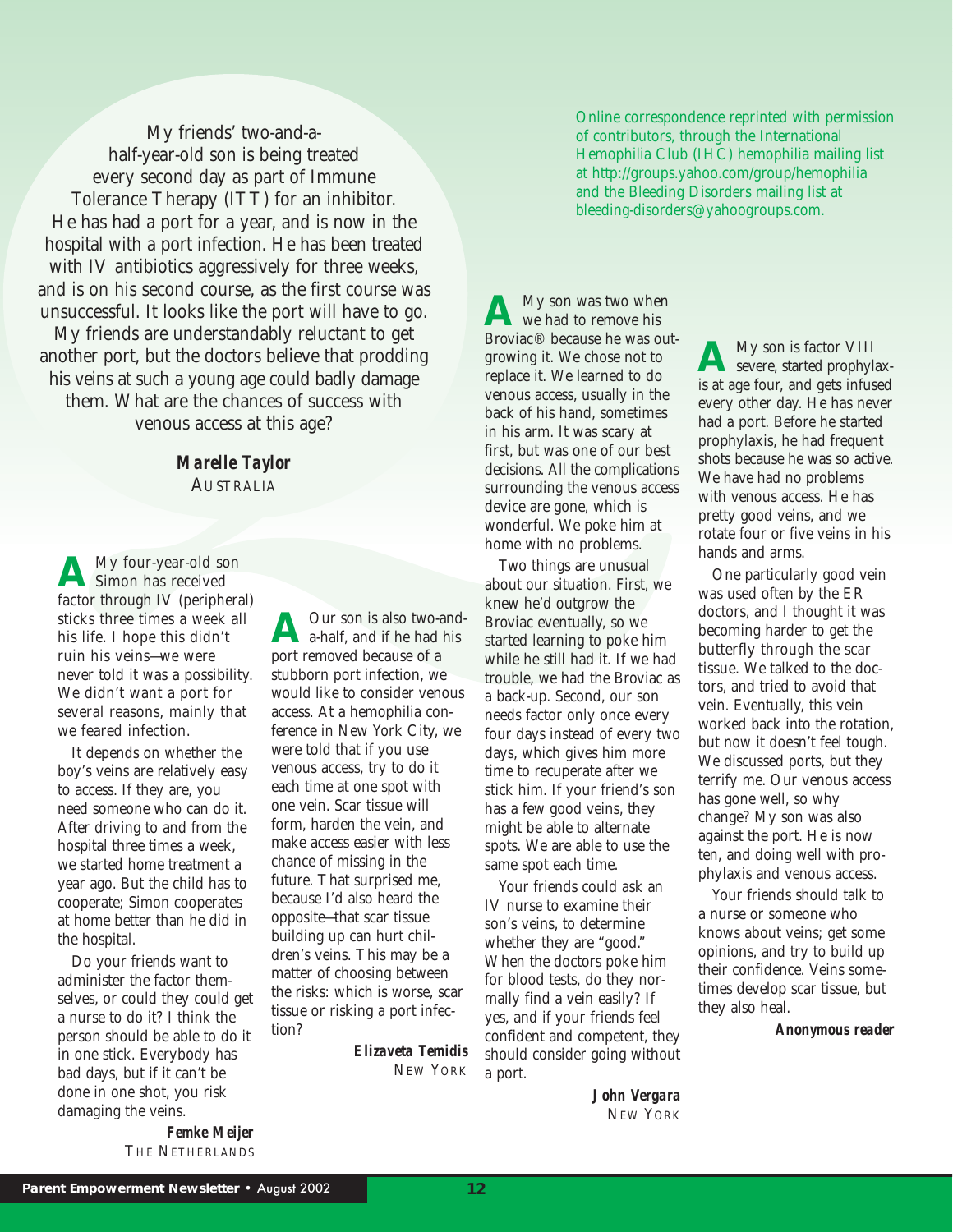A It's hard to make this decision under such circumstances.<br>We are now transitioning to peripheral sticks after using a port for five years. We rotate veins and stick an arm every other poke. Our son is infused only twice a week, and this has worked well for us. We've had difficult days when we had to do multiple sticks, but we had the port for back-up. Some families have done peripheral sticks with great success. If your friends are committed to not having another port placed, it's worth trying peripheral sticks, despite a doctor's urging to place a second port. It won't hurt to try it themselves for a few weeks. The decision to have a port placed (or not placed) takes total commitment, so if they are reluctant, it's better to wait until they are convinced of their decision.

If they have another port placed, your friends should be reassured that following strict sterile technique will reduce the risk of infection. We've been told that if our child should develop an infection, it's due to a flaw in our procedure. Have your friends determined the cause of the infection? Did they leave the port accessed for any length of time? Have they examined their technique with their doctors? Some families are taught improper technique, so it would be helpful to check their technique with another family, perhaps from another HTC.

> *Jill Lathrop* **WISCONSIN**

A Our sons are 21 and 19, so when they were babies, ports<br>weren't an option. Starting at age six months, they've each had over a thousand IVs with bleeds, prophylaxis, and blood work—and never damaged a vein. They like to use certain veins, so they have thicker skin at those sites, but no vein problems.

We started doing the shots ourselves as they reached ages four and two. But before that, the nurses did lots of pokes—trying to find veins, or blowing veins—so our sons had lots of "prodding" at a young age, with no vein damage.

We had to take our sons to the ER often, so it was never the same person sticking them, nor someone with much experience finding veins in babies and toddlers. I think that makes a difference in successful venous access.

> *Melinda Ward* **TEXAS**

**A**I am 43, with severe hemophilia. My mother started using fresh frozen plasma on me when I was four. We used cryoprecipitate briefly, then started factor in 1970. I have been sticking myself since I was a teenager. I've used the same vein, in the same spot, for over 30 years. I am on prophylaxis; when I was a teenager, I had almost daily injections.

I use the vein on the inside crook of the elbow for several reasons. First: it is less visible. As a child I was conscious of having needle marks. I can stick with either hand. Second: I can push the syringe with the same hand that I am sticking, leaving my other hand free to type on the computer, talk on the phone, brush my teeth, or drink coffee! I never let the process of infusion interfere with my life. The more matter-offact you can make it for your child, the more it will seem like a usual part of the day. Third: good vein care and ease of use. When I was a child, my mother made me wrap a piece of tape around the site, all the way around my arm, and leave it for at least 30 minutes—she couldn't trust me to hold it. As an adult, I hold the site tightly for at least ten minutes, by the clock, after I inject. This produces minimal scar tissue around the site, and insures that it won't be sore from repeated sticks.

I have huge veins, but am fairly thin and very active. Venous access in another place is not an issue. I am used to this site, and want to take care of it, because I still don't want needle marks all over my arms.

> *John Reed* **OKLAHOMA**

## **UPDATE** From Marelle

The port was removed (after two infections and a blockage), and my friend has been learning venous access. She practiced on me a few times, and successfully got her son's vein on the first attempt. We're taking it one step at a time, but so far it's all positive.

The information provided in Parent-to-Parent should **not** be construed as medical advice. *It is advice from one parent to another. Please consult your HTC for information on any medically related questions*.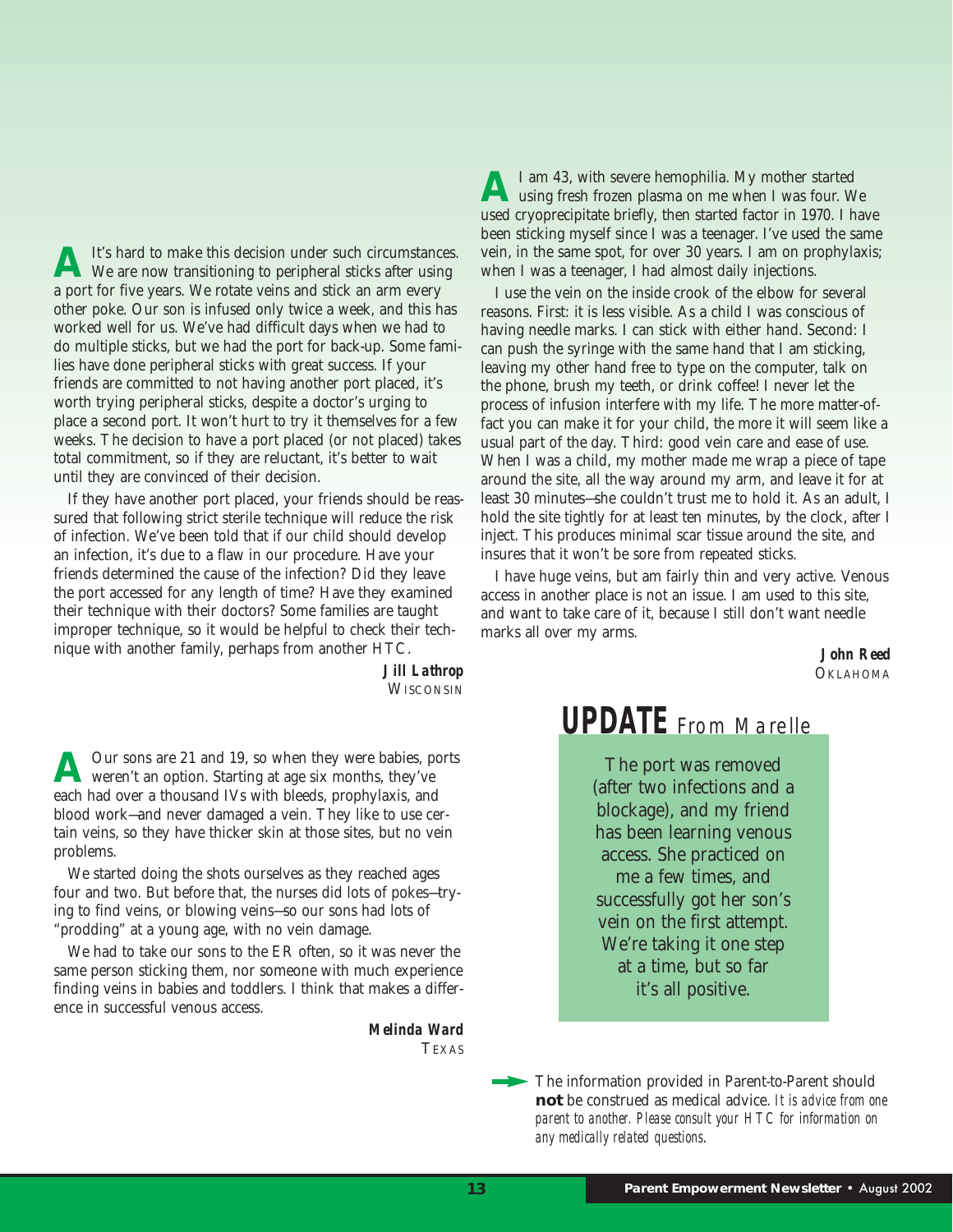## **mailbox**

#### *From Sue Schwarz* **CALIFORNIA**

*Fr*<br> *CA*<br> *i* Ir<br>
sor<br>
Ca<br>
age<br>
he "In March, we reached a milestone in the life of our nine-year old son, Carl: he received his thousandth infusion of clotting factor. Carl was born with severe hemophilia A. He was diagnosed at age eight months, and we started prophylactic treatment when he was two years old. He receives his clotting factor three times a week at home. This has become as routine to Carl as brushing his teeth or feeding the dog.

"After the initial shock, sadness and anger at the diagnosis had passed, my husband and I got busy learning all we could about hemophilia. With knowledge came a sense of control over this inherited condition. When Carl started walking at age

one, he faced the world armed with his blue helmet, and the kneepads made by his Grandma. He looked adorable!

"The infusion process became more complicated as Carl began to have more bleeds. He would bleed into his left elbow one to two times a week. We lived in Sequoia National Park, in central California—one hour away from a hospital, and five hours from our treatment center in Oakland, California. Our friend and park ranger Eric Morey, also a park medic, helped us immensely during this time. Carl called him 'Dr. Eric.'

"As time went on, and my husband and I learned the infusion process, life became more normal. Not having to rely on others or the medical community to see us through every bleed was a big step toward Carl's independence, and ours. We traveled a lot with Carl when he was young; we've seen Emergency Rooms in Bullhead City, Arizona, Cleveland, Ohio, Denver, Colorado, and Maui, Hawaii.

"In February, Carl started to self-infuse. Nothing that he accomplishes in his life can make me more proud than the self-assured, matter-of-fact way he pokes a needle into his vein. My husband, Paul, logs all of Carl's infusions on our home computer, so we

#### *From Joel Gresham*

*Fr*<br>
<sup>"I</sup>"<br>
sto<br>
the<br>
it's<br>
ma "I've been diagnosed with severe hemophilia A, but it's never stopped me. The diagnosis came two days after my birth, and the symptoms have followed ever since. I don't mind my situation; it's made me humble, yet powerful with words where others may need force. I've become a leader among my acquaintances, because people with hemophilia must make healthy decisions, and peer pressure is something I have never liked.

"It was hard explaining to my friends why I couldn't compete in football, even though I was quick enough; or understanding why basketball was out due to 'what if…' It really hurt to know that although I was capable of playing during recess, I'd never get the chance to wear a jersey during a game.

"Depressed after hearing doctors tell me about weak joints, I decided to fight back. I began exercising my body to keep my joint areas strong. That year in high school, I ran track.



were anticipating the thousandth stick. We keep a log noting the factor lot number, number of IUs given, who infused him, the infusion site, and the history. We have a complete record of all infusions.

"When I think of this small boy having been stuck with a needle 1,000 times at only age nine, my heart aches. But when I consider what a difference clotting factor and prophylactic treatments have made in his life, I am so grateful.

"Five years after Carl was born, his brother Eric arrived. Eric is not affected with hemophilia. But now, at age four, he watches with keen interest his brother infusing himself. Last

summer, Eric fell and broke his collarbone. I was driving him to our local ER, and he turned to me and said, 'Mom, just give me some clotting factor.' I had to laugh, but I was intrigued that this young child had an understanding of why his big brother gets clotting factor.

"So as I thought about what to do to mark the grand occasion of the thousandth stick, somehow a cake, a new game, or cash did not fully capture this accomplishment. It seemed bigger than these things—this incredible journey our

family has traveled together. I thought, Carl will handle this infusion as he does all the others: with a kind of ho-hum attitude that only a kid can exude. Although he was not expecting anything special on that day, I felt the need to celebrate this event.

"Perhaps I am applauding the fact that *Paul and I* have survived 1,000 pokes. I remember the really tough ones, when Carl was a toddler and it took two people to hold him while a third person found the vein. I was so glad when that stage was over, and life with hemophilia became almost simple. Now that Carl is self-infusing, a new sense of independence has arrived. So we will continue on with the next 1,000 pokes, or until the promise of gene therapy becomes reality and we can kiss those needles good-bye."

Although I couldn't always place high, I always finished the race and, more important, I was there—participating.

"Even with this blood disorder, I remained *me*. I became social and gained more friends. Almost at once, after I stopped trying to be 'regular,' my life got better, and at the same time my worries decreased. Hemophilia has made me a courageous person, unafraid to do something different from the norm. At age 16, I thought, face it: *I'm not normal, I'm me*. That's been my outlook ever since.

"Today makes 20 years, five months and three weeks since my birth, and it's been a rough ride. My thoughts stay positive, and I remain strong-willed. I live my life to the fullest, with health a priority. I live a healthy hemophilic lifestyle—not too rough, not too easy!"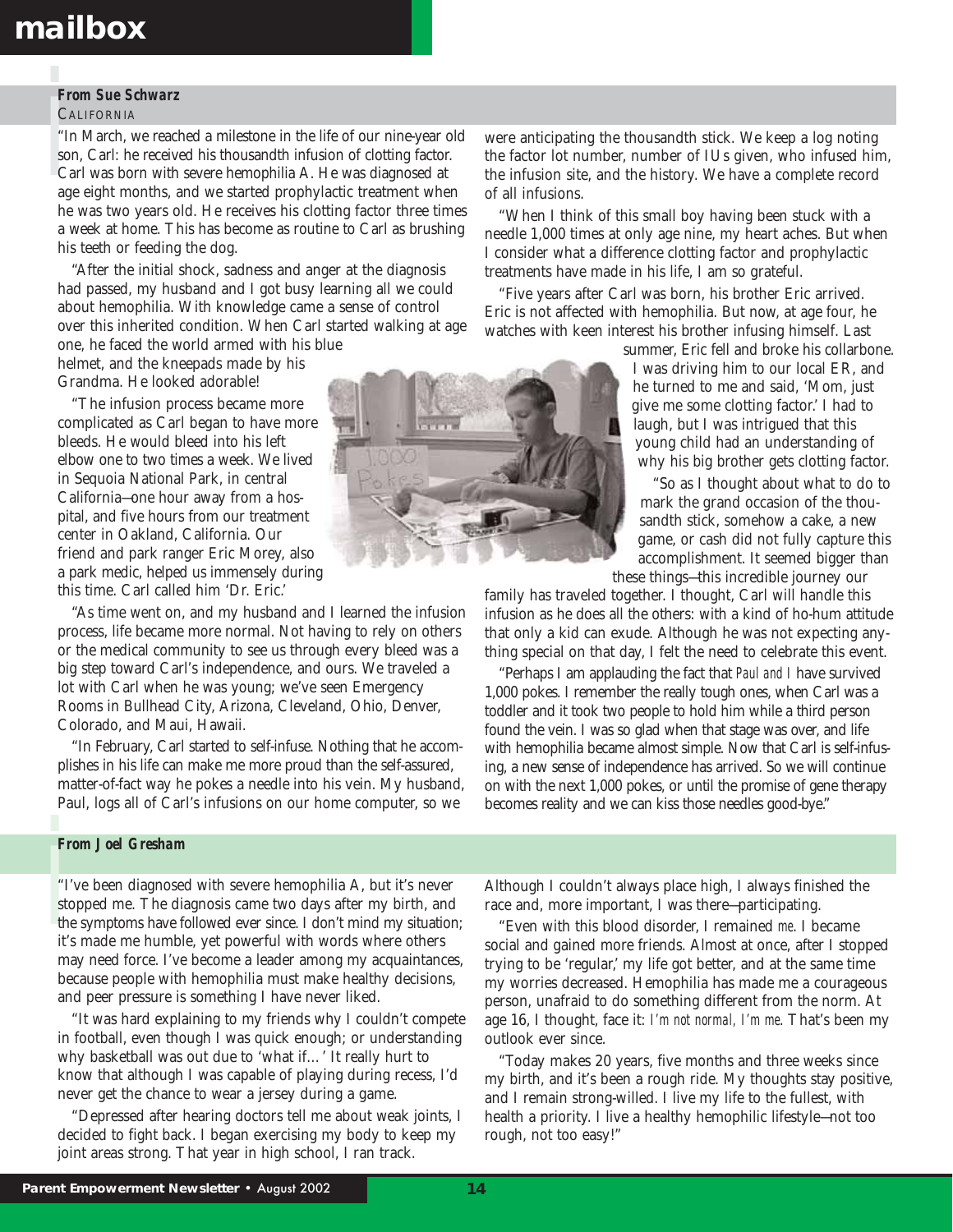#### **Hemophilia Statistics and PEN Readership**

**Readers**: Find out who is reading *PEN* in your state. Help us inform and support the hemophilia community by spreading the word about *PEN*.

**Chapters**: Do you distribute copies of *PEN*? LA Kelley Communications, Inc. can send you free multiple copies each quarter to distribute to your patients and families.

We have highlighted our "star" states in the chart. In star states, more than 10% of the hemophilia population is reading *PEN*.

| <b>State</b>   | Population* | Estimated #<br>of people with<br>Hemophilia | Individual<br>PEN<br>Readership | Readership as<br>% of Estimated<br>Hemophilia<br>Population |
|----------------|-------------|---------------------------------------------|---------------------------------|-------------------------------------------------------------|
| California     | 34,501,130  | 4929                                        | 161                             | 346                                                         |
| Texas          | 21,325,018  | 3046                                        | 107                             | 4%                                                          |
| New York       | 19,011,378  | 2716                                        | 124                             | 5%                                                          |
| Florida        | 16,396,515  | 2342                                        | 86                              | 4%                                                          |
| Illinois       | 12.482.301  | 1783                                        | 74                              | 4%                                                          |
| Pennsylvania   | 12,287,150  | 1755                                        | 101                             | 6%                                                          |
| Ohio           | 11,373,541  | 1625                                        | 136                             | 8%                                                          |
| Mi chi gan     | 9.990.817   | 1427                                        | 85                              | 6%                                                          |
| New Jersey     | 8.484.431   | 1212                                        | 43                              | 4%                                                          |
| Georgia        | 8,383,915   | 1198                                        | 33                              | 3%                                                          |
| North Carolina | 8.186,268   | 1169                                        | 57                              | 5%                                                          |
| Virginia       | 7,187,734   | 1 02 7                                      | 34                              | 5%                                                          |
| Massachusetts  | 6,379,304   | 911                                         | 85                              | 9%                                                          |
| Indiana        | 6.114.745   | 874                                         | 31                              | 4%                                                          |
| Washington     | 5,987,973   | 855                                         | 30                              | 4%                                                          |
| Tennessee      | 5,740.021   | 820                                         | 36                              | 4 %                                                         |
| Missouri       | 5.629,707   | 804                                         | 71                              | 9%                                                          |
| Wisconsin      | 5,401,906   | 772                                         | 46                              | 6%                                                          |
| Maryland       | 5,375,156   | 768                                         | 42                              | 546                                                         |
| Añzona         | 5.307,331   | 758                                         | 43                              | 6%                                                          |
| Minnesota      | 4,972,294   | 710                                         | 60                              | 8%                                                          |
| Louisiana      | 4.465.430   | 638                                         | 61                              | 1.0%                                                        |
| Alabama        | 4.464,356   | 638                                         | $^{24}$                         | 4 %                                                         |
| Colorado       | 4.417,714   | 631                                         | ΪÏ                              | 2%                                                          |
| K en ta ck y   | 4,065,556   | 581                                         | 38                              | 746                                                         |
| South Carolina | 4.063, 011  | 580                                         | 28                              | 5%                                                          |
| Oregon         | 3.472.867   | 496                                         | $^{24}$                         | 5%                                                          |
| Okłahoma       | 3,460.097   | 494                                         | $_{21}$                         | 4 %                                                         |
| Connecti cu t  | 3.425,074   | 489                                         | 32                              | 746                                                         |
| Iowa           | 2,923,179   | 118                                         | 41                              | 10%                                                         |
| Mississippi    | 2,858,029   | 408                                         | 16                              | 4%                                                          |
| Kansas:        | 2.694.641   | 385                                         | 50                              | 13%                                                         |
| Ark ansas      | 2,692,090   | 385                                         | 31                              | 8%                                                          |
| Utah           | 2,269,789   | 324                                         | 25                              | $8\%$                                                       |
| New Mexico     | 1.829.146   | 261                                         | 11                              | 4 %                                                         |
| West Virginia  | 1,801,916   | 257                                         | 12                              | 5%                                                          |
| Nebraska       | 1,713,235   | 245                                         | 18                              | 7%                                                          |
| Nevada         | 2.106.074   | 301                                         | Π                               | 4%                                                          |
| Idaho          | 1.321.006   | 189                                         | 6                               | 3%                                                          |
| Maine          | 1,286,670   | 184                                         | Ï6                              | 9%                                                          |
| New Hampshire  | 1.259,181   | 180                                         | 14                              | 8%                                                          |
| Haw sii        | 1.224.398   | 175                                         | 4                               | 2%                                                          |
| Rhode Island   | 1,058,920   | 151                                         | 6                               | 4%                                                          |
| Montana        | 904,433     | 129                                         | $\overline{4}$                  | 3%                                                          |
| Delaware       | 796,165     | 114                                         | $\overline{5}$                  | 4 %                                                         |
| South Dakota   | 756,600     | 108                                         | 3                               | 20%                                                         |
| Alaska         | 634,892     | 91                                          | 2                               | 2%                                                          |
| North Dakota   | 634.448     | 91                                          | Ÿ                               | 10%                                                         |
| Vermont        | 613.090     | 88                                          | 6                               | 7%                                                          |
| District of    | 571,822     | 82                                          | 2                               | 2%                                                          |
| Columbia       |             |                                             |                                 |                                                             |
| Wyoming        | 494,423     | 71                                          | 3                               | 4%                                                          |

## **PEN gratefully acknowledges our corporate sponsors**

#### **International postage by**  Baxter



800-423-2862 www.hemophiliagalaxy.com Baxter's website for hemophilia



617-876-1170 product inquiries: 888-999-2349 www.hemophiliavillage.com e-mail: info@genetics.com



**Biological Products** 

800-288-8370 www.bayer.com



888-GENTIVA • 888-436-8482 www.gentiva.com



Il home will your care, at home in your commenty of

800-323-6832 www.nufactor.com